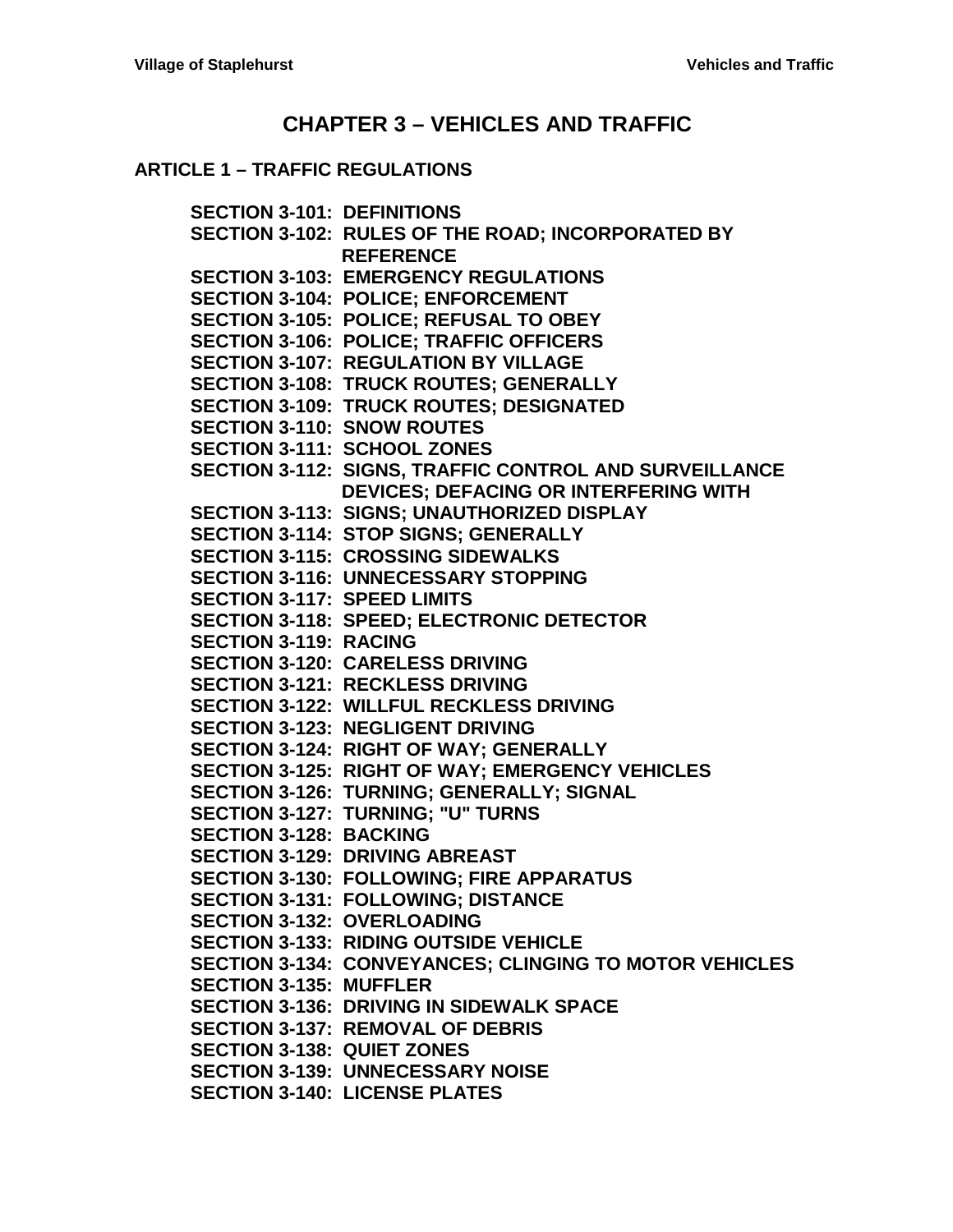**[SECTION 3-141: ENGINE BRAKES](#page-12-0) [SECTION 3-142: LOADS; PROJECTING](#page-12-1) [SECTION 3-143: LOADS; CONTENTS; REQUIREMENTS](#page-12-2)**

#### **[ARTICLE 2 –](#page-13-0) PARKING**

**[SECTION 3-201: GENERALLY](#page-13-1) [SECTION 3-202: REGULATION BY VILLAGE BOARD](#page-13-2) [SECTION 3-203: MAXIMUM TIME LIMIT](#page-13-3) [SECTION 3-204: TRUCK PARKING;](#page-13-4) REGULATIONS [SECTION 3-205: UNLOADING; FREIGHT VEHICLES](#page-14-0) [SECTION 3-206: CURBS PAINTED](#page-14-1) [SECTION 3-207: OBSTRUCTING TRAFFIC](#page-14-2) [SECTION 3-208: STREET INTERSECTIONS](#page-14-3) [SECTION 3-209: ALLEYS; OBSTRUCTION; LOADING AND UNLOADING](#page-14-4) [SECTION 3-210: EMERGENCY VEHICLES; EXCEPTION](#page-15-0) [SECTION 3-211: FIRE HYDRANTS AND STATION](#page-15-1) [SECTION 3-212: SNOW REMOVAL; STREET](#page-15-2) MAINTENANCE OR [CLEANING](#page-15-2) [SECTION 3-213: DISPLAY OR REPAIR OF VEHICLE](#page-15-3) [SECTION 3-214: REMOVAL OF ILLEGALLY PARKED VEHICLES](#page-16-0)**

#### **ARTICLE 3 – [BICYCLES AND MINI-BIKES](#page-17-0)**

**[SECTION 3-301: BICYCLES](#page-17-1) [SECTION 3-302: MINI-BIKES; UNLAWFUL OPERATION](#page-18-0) [SECTION 3-303: MINI-BIKES; EMERGENCIES AND PARADES](#page-19-0) [SECTION 3-304: MINI-BIKES; PUBLIC LANDS](#page-19-1) [SECTION 3-305: MINI-BIKES; TRAFFIC LAWS INAPPLICABLE](#page-19-2)**

**ARTICLE 4 – [MOPEDS AND MOTORCYCLES](#page-20-0)**

**[SECTION 3-401: MOPEDS; DEFINED; STATUTORY REGULATION](#page-20-1) [SECTION 3-402: MOPEDS; OPERATOR'S LICENSE REQUIRED](#page-20-2) [SECTION 3-403: MOPEDS; TRAFFIC REGULATIONS APPLICABLE](#page-20-3) [SECTION 3-404: MOPEDS; USE OF](#page-20-4) TRAFFIC LANES [SECTION 3-405: MOPEDS; EQUIPMENT](#page-21-0) [SECTION 3-406: MOPEDS; HELMET](#page-21-1) REQUIRED [SECTION 3-407: MOTORCYCLES; OPERATION](#page-21-2) [SECTION 3-408: MOTORCYCLE; LIGHTS](#page-22-0) [SECTION 3-409: MOTORCYCLES; HELMET REQUIRED](#page-22-1)**

**ARTICLE 5 – [SNOWMOBILES, ALL-TERRAIN AND UTILITY-TYPE VEHICLES](#page-24-0)  [AND LOW-SPEED VEHICLES](#page-24-0)**

**[SECTION 3-501: SNOWMOBILES; EQUIPMENT](#page-24-1)**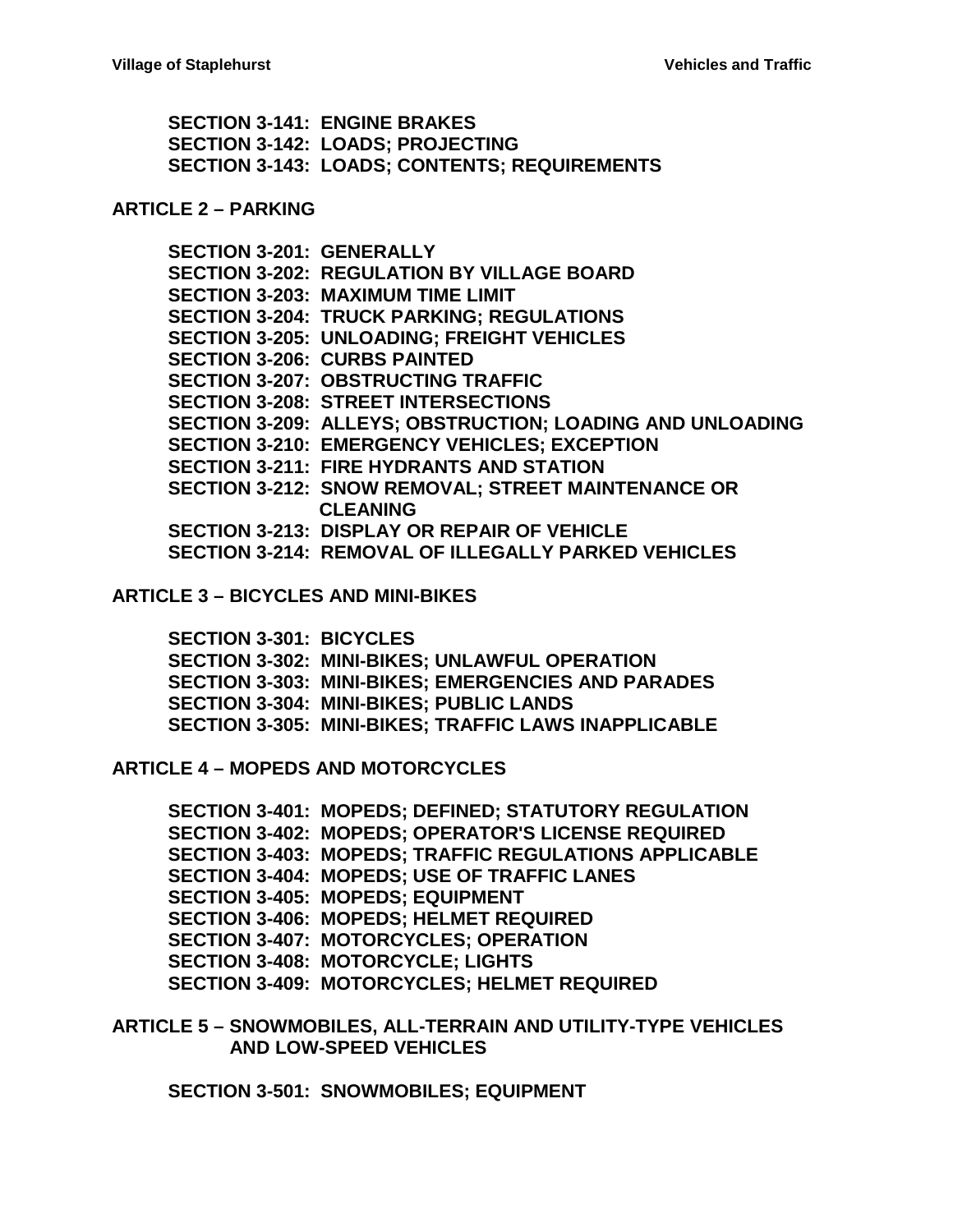**[SECTION 3-502: SNOWMOBILES; PUBLIC LANDS](#page-24-2) [SECTION 3-503: SNOWMOBILES; UNLAWFUL ACTS](#page-24-3) [SECTION 3-504: SNOWMOBILES; ENFORCEMENT](#page-25-0) [SECTION 3-505: ALL-TERRAIN AND UTILITY-TYPE VEHICLES;](#page-25-1)  [DEFINITIONS](#page-25-1) [SECTION 3-506: ALL-TERRAIN AND UTILITY-TYPE VEHICLES;](#page-25-2)  [OPERATION](#page-25-2) [SECTION 3-507: LOW-SPEED VEHICLES](#page-26-0)**

**ARTICLE 6 – [ABANDONED VEHICLES](#page-28-0)**

| <b>SECTION 3-601: DEFINED</b> |                                                                   |
|-------------------------------|-------------------------------------------------------------------|
|                               | <b>SECTION 3-602: ABANDONMENT OF VEHICLE PROHIBITED</b>           |
|                               | SECTION 3-603: TITLE; VEST IN LOCAL AUTHORITY OR STATE            |
|                               | <b>AGENCY</b>                                                     |
|                               | <b>SECTION 3-604: LOCAL AUTHORITIES; POWERS AND DUTIES</b>        |
|                               | <b>SECTION 3-605: LAW ENFORCEMENT AGENCY; POWERS AND DUTIES</b>   |
|                               | <b>SECTION 3-606: CUSTODY; WHO ENTITLED</b>                       |
|                               | SECTION 3-607: PROCEEDS OF SALE; DISPOSITION                      |
|                               | <b>SECTION 3-608: LIABILITY FOR REMOVAL</b>                       |
|                               | <b>SECTION 3-609: DESTROY, DEFACE, OR REMOVE PARTS; UNLAWFUL;</b> |
|                               | <b>EXCEPTION; VIOLATION; PENALTY</b>                              |
|                               | SECTION 3-610: COSTS OF REMOVAL AND STORAGE; LAST                 |
|                               | <b>REGISTERED OWNER LIABLE</b>                                    |

**ARTICLE 7 – [PENAL PROVISION](#page-32-0)**

**[SECTION 3-701: VIOLATION; PENALTY](#page-32-1)**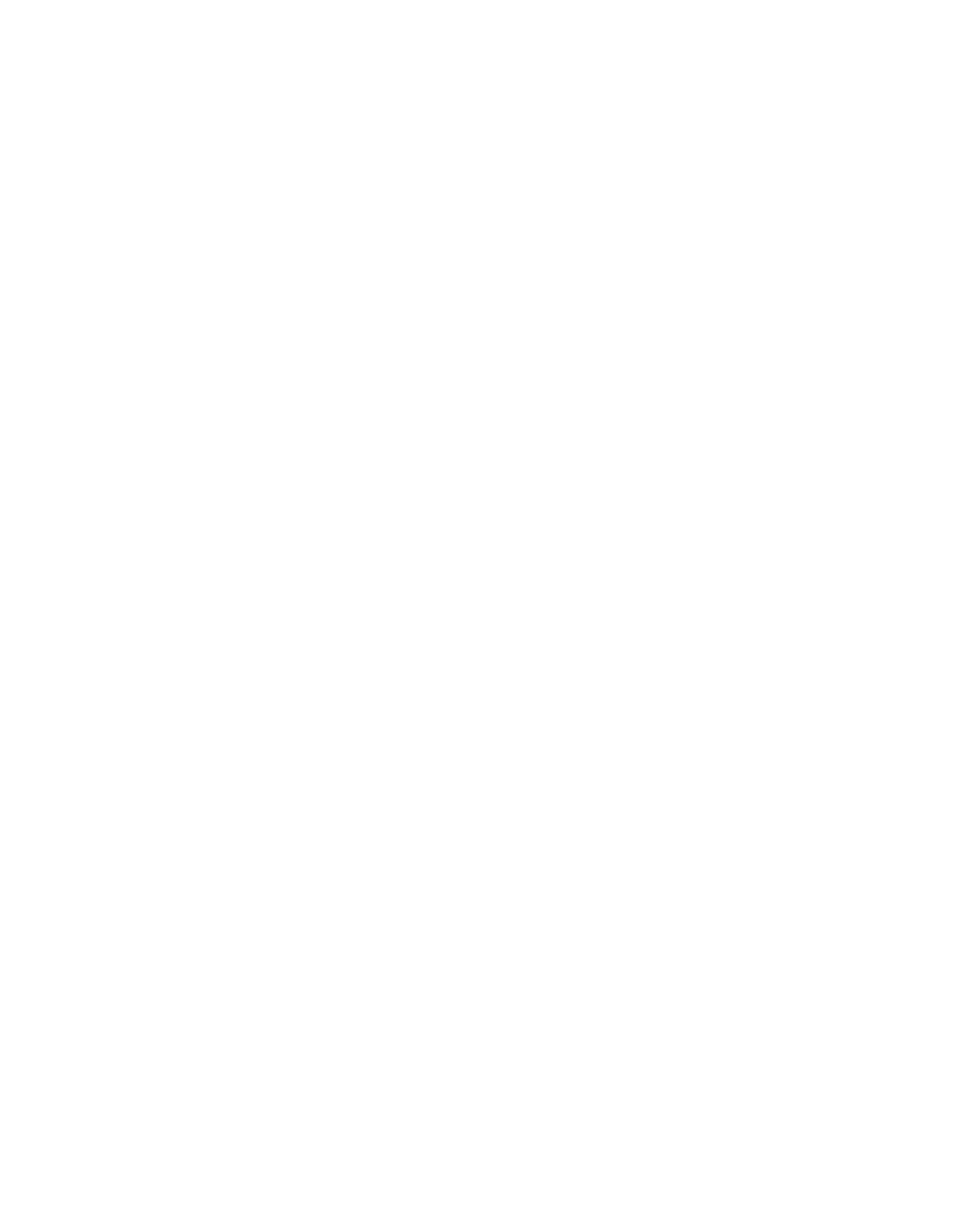# **CHAPTER 3 – VEHICLES AND TRAFFIC**

# **Article 1 – Traffic Regulations**

## <span id="page-4-2"></span><span id="page-4-1"></span><span id="page-4-0"></span>**SECTION 3-101: DEFINITIONS**

The words and phrases used in this chapter pertaining to motor vehicles and traffic regulations shall be construed as defined in Neb. Rev. Stat. Chapter 60, as now existing or hereafter amended. If not defined in the designated statutes, the word or phrase shall have its common meaning. (Neb. Rev. Stat. §60-606 through 60-676)

## <span id="page-4-3"></span>**SECTION 3-102: RULES OF THE ROAD; INCORPORATED BY REFERENCE**

The Nebraska Rules of the Road, together with all subsequent amendments thereto, as adopted by the State of Nebraska relating to traffic regulations, are incorporated by reference into this section and made a part of this article as though spread at large herein, except those provisions in conflict with this article when the Village Board has the authority to alter such regulations. (Neb. Rev. Stat. §18-132)

## <span id="page-4-4"></span>**SECTION 3-103: EMERGENCY REGULATIONS**

The chairman of the Village Board is hereby empowered to make and enforce temporary traffic regulations to cover emergencies.

## <span id="page-4-5"></span>**SECTION 3-104: POLICE; ENFORCEMENT**

The chief of police is hereby authorized, empowered, and ordered to exercise all powers and duties with relation to the management of street traffic and to direct, control, stop, restrict, regulate and, when necessary, temporarily divert or exclude in the interest of public safety, health, and convenience the movement of pedestrian, animal, and vehicular traffic of every kind in streets, parks, and on bridges. The driver of any vehicle shall stop upon the signal of any police officer. (Neb. Rev. Stat. §60-683)

## <span id="page-4-6"></span>**SECTION 3-105: POLICE; REFUSAL TO OBEY**

It shall be unlawful for any person to refuse or fail to comply with any lawful order, signal, or direction of a police officer. (Neb. Rev. Stat. §60-680)

### <span id="page-4-7"></span>**SECTION 3-106: POLICE; TRAFFIC OFFICERS**

The Village Board or the village police may at any time detail officers, to be known as "traffic officers," at street intersections. All traffic officers shall be vested with the authority to regulate and control traffic at the intersections to which they are assigned. It shall be their duty to direct the movement of traffic and prevent congestion and accidents. It shall be unlawful for any person to violate any order or signal of any such traffic officer notwithstanding the directive of a stop sign or signal device which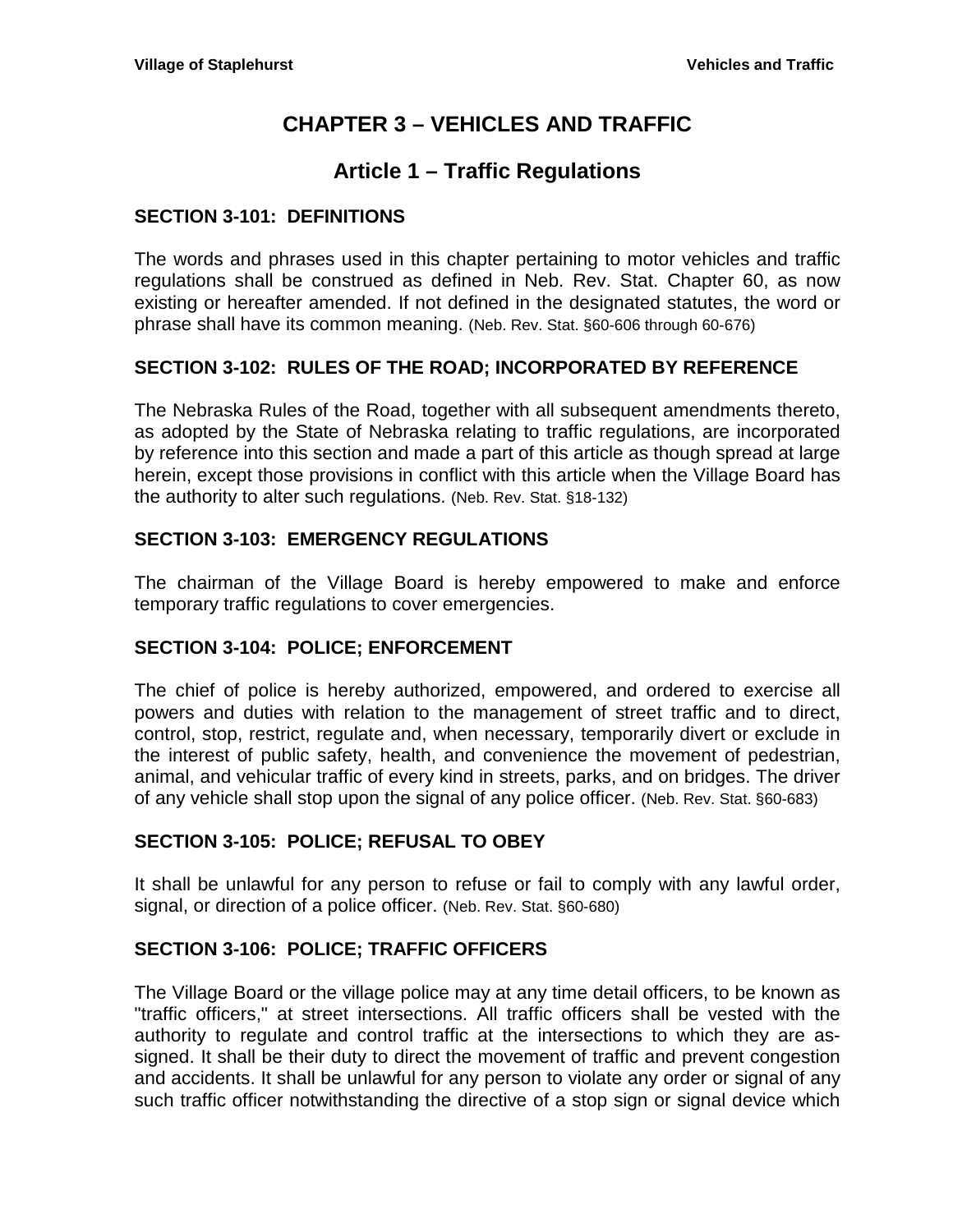may have been placed at any such intersection. (Neb. Rev. Stat. §60-680, 60-683)

## <span id="page-5-0"></span>**SECTION 3-107: REGULATION BY VILLAGE**

A. The Village Board may by resolution mark lanes for traffic on street pavements at such places as it may deem advisable, provide for one-way travel in any street or alley, designate any street or portion thereof as a snow route, and establish and maintain crosswalks

B. The Village Board may by resolution provide for the placing of stop signs or other signs, signals, standards, or mechanical devices in any street or alley under the village's jurisdiction for the purpose of regulating or prohibiting traffic thereon.

C. Such resolutions shall describe the portion of the street or alley wherein traffic is to be regulated or prohibited; the regulation or prohibition; the location where such sign, signal, standard or mechanical device shall be placed; and the hours when such regulation or prohibition shall be effective. (Neb. Rev. Stat. §60-6,119 through 60-6,121, 60-680)

## <span id="page-5-1"></span>**SECTION 3-108: TRUCK ROUTES; GENERALLY**

The Village Board may by resolution designate certain streets in the village that trucks shall travel upon and it shall be unlawful for persons operating such trucks to travel on other streets than those designated for trucks, unless to pick up or deliver goods, wares, or merchandise and in that event, the operator of such truck shall return to such truck routes as soon as possible in traveling through or about the village. The Village Board shall cause notices to be posted or shall erect signs indicating the streets so designated as truck routes. (Neb. Rev. Stat. §60-681)

## <span id="page-5-2"></span>**SECTION 3-109: TRUCK ROUTES; DESIGNATED**

It shall be unlawful to operate a truck, truck tractor or semi-trailer (except a one ton or smaller pickup truck), which has a total overall length in excess of 20 feet and/or a gross weight in excess of 10 tons upon the public streets of the village, except as hereinafter provided:

A. It shall be lawful to operate such vehicles upon "A" Street within the village.

B. It shall be lawful to operate such vehicles upon other streets within the village when such operation is necessary for the purpose of loading or unloading the cargo thereof or performing a service in the area in the ordinary course of business, unless otherwise posted. (Ord. No. 2000-02, 12/13/00)

## <span id="page-5-3"></span>**SECTION 3-110: SNOW ROUTES**

The Village Board may by resolution designate any street or portion thereof as a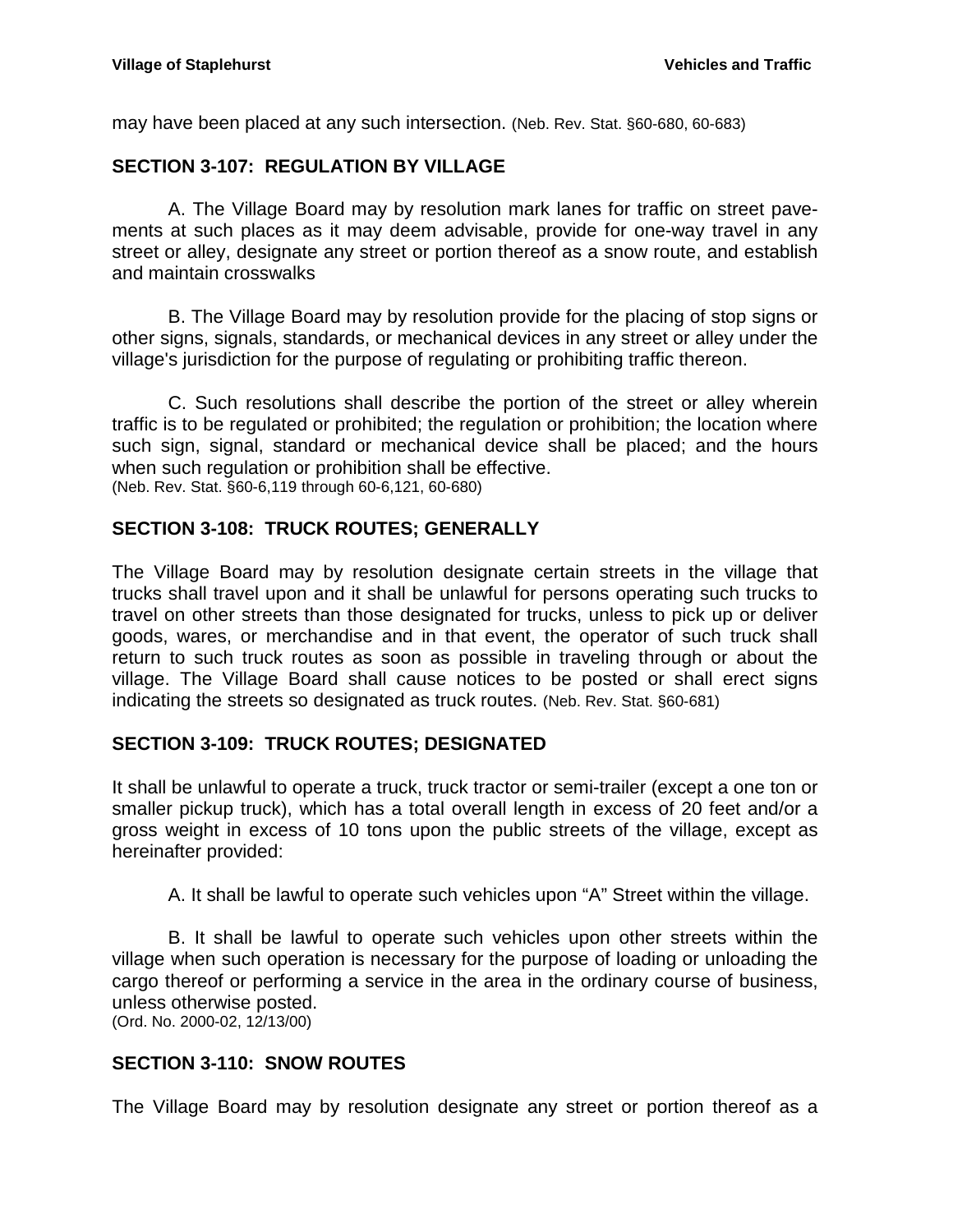snow route and shall provide for appropriate signs or markings when such street has been so designated. (Neb. Rev. Stat. §60-680)

## <span id="page-6-0"></span>**SECTION 3-111: SCHOOL ZONES**

It shall be unlawful for the driver of any vehicle, when passing premises on which school buildings are located and which are used for school purposes, during school recess or while children are going to or leaving school during the opening or closing hours, to drive such vehicle in excess of 15 miles per hour past such premises. Such driver shall stop at all stop signs located at or near such school premises and it shall be unlawful for such driver to make a "U" turn at any intersection where such stop signs are located at or near such school premises. (Neb. Rev. Stat. §60-6,190)

### <span id="page-6-1"></span>**SECTION 3-112: SIGNS, TRAFFIC CONTROL AND SURVEILLANCE DEVICES; DEFACING OR INTERFERING WITH**

It shall be unlawful for any person to willfully or maliciously deface, injure, remove, obstruct, knock down or interfere with any official traffic sign or signal, traffic control device, or traffic control surveillance device. (Neb. Rev. Stat. §60-6,129, 60-6,130)

## <span id="page-6-2"></span>**SECTION 3-113: SIGNS; UNAUTHORIZED DISPLAY**

It shall be unlawful for any person to maintain or display upon or in view of any street any unofficial sign, signal, or device which purports to be, is an imitation of, or resembles an official traffic sign or signal which attempts to direct the movement of traffic or which hides from view or interferes with the effectiveness of any official sign or signal. Every such prohibited sign, signal, or device is hereby declared to be a public nuisance and any police officer is hereby empowered to remove the same or cause it to be removed without notice. (Neb. Rev. Stat. §60-6,127)

### <span id="page-6-3"></span>**SECTION 3-114: STOP SIGNS; GENERALLY**

Every person operating any vehicle shall, upon approaching any stop sign erected in accordance with the resolution prescribed in Section 3-107, cause such vehicle to come to a complete stop before entering or crossing any street, highway, or railroad crossing. The vehicle operator shall stop at a marked stop line or, if there is no stop line, before entering the crosswalk but if neither is indicated, then as near the right of way line of the intersecting roadway as possible. (Neb. Rev. Stat. §60-6,119 through 60- 6,121, 60-680)

### <span id="page-6-4"></span>**SECTION 3-115: CROSSING SIDEWALKS**

A. The driver of a vehicle emerging from an alley, driveway, private road, or building shall stop such vehicle immediately before driving onto a sidewalk and shall yield the right-of-way to any pedestrian approaching on any sidewalk. Before entering the highway, the driver shall yield the right-of-way to all vehicles approaching on such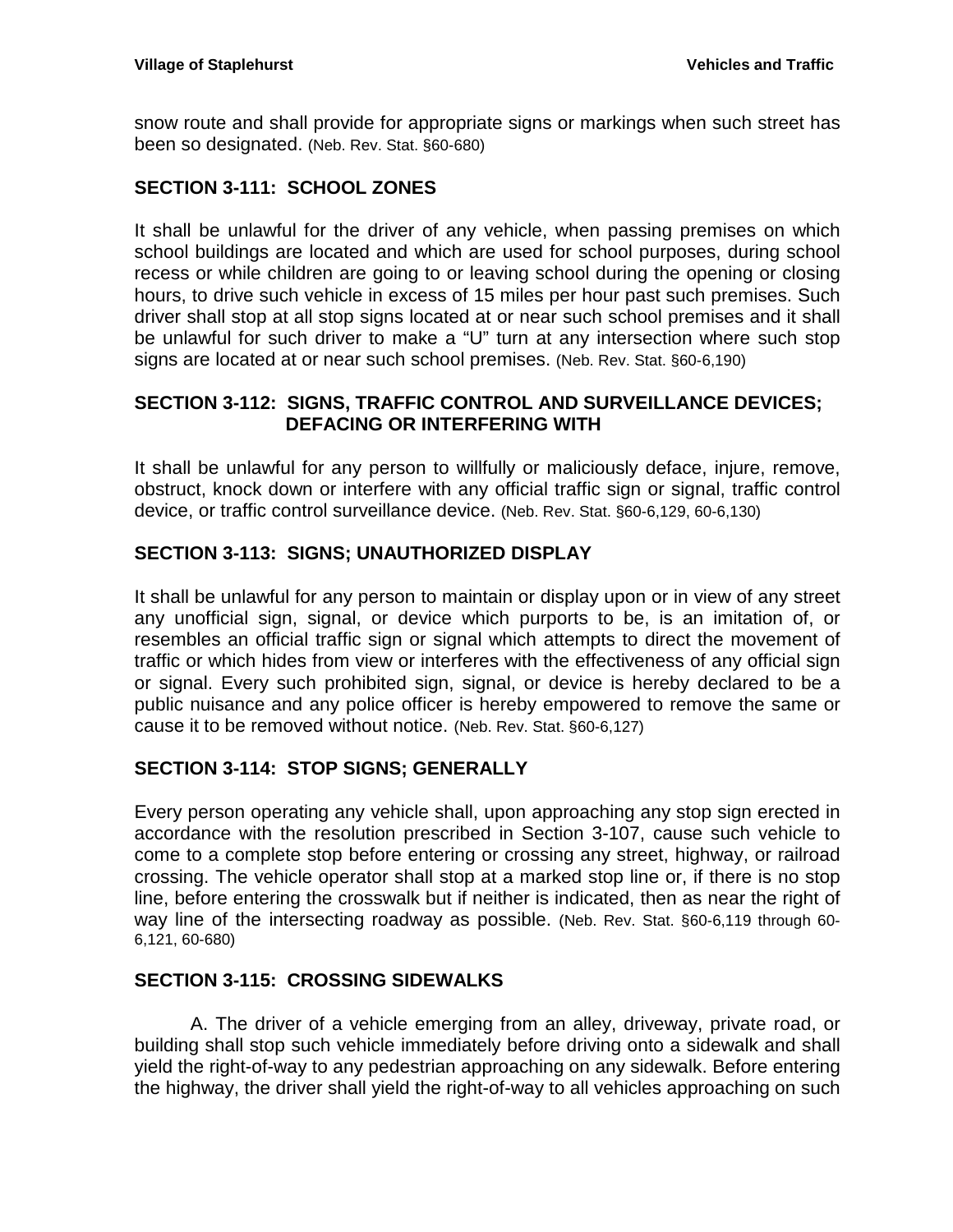highway.

B. The driver of a vehicle entering an alley, building, private road, or driveway shall yield the right-of-way to any pedestrian approaching on any sidewalk. (Neb. Rev. Stat. §60-6,149)

## <span id="page-7-0"></span>**SECTION 3-116: UNNECESSARY STOPPING**

It shall be unlawful for any person to stop any vehicle on any public street or in an alley other than in permitted parking areas, except when such a stop is necessary for emergency situations, to comply with traffic control devices and regulations or to yield the right of way to pedestrians or to other vehicles. (Neb. Rev. Stat. §60-6,164, 60-6,166)

## <span id="page-7-1"></span>**SECTION 3-117: SPEED LIMITS**

No person shall operate a motor vehicle on any street, alley, or other place at a rate of speed greater than 25 miles per hour within the residential district and 20 miles per hour within the business district, unless a different rate of speed is specifically permitted by ordinance. In no instance shall a person drive a vehicle on a highway at a speed greater than is reasonable and prudent under the conditions. Where a different maximum speed is set by ordinance, appropriate signs shall be posted. (Neb. Rev. Stat. §60-6,186, 60-6,190)

## <span id="page-7-2"></span>**SECTION 3-118: SPEED; ELECTRONIC DETECTOR**

A. The speed of any motor vehicle within the village may be determined by the use of radio microwaves or other electronic device. The results of such determinations shall be accepted as prima facie evidence of the speed of such motor vehicle in any court or legal proceedings where the speed of the motor vehicle is at issue.

B. The driver of any such motor vehicle may be arrested without a warrant under the authority herein granted if the arresting officer is in uniform or displays his or her badge of authority; provided, such officer shall have observed the recording of the speed of such motor vehicle by the radio microwaves or other electronic device or had received a radio message from the officer who observed the speed of the motor vehicle recorded by the radio microwaves or other electronic device. In the event of an arrest based on such a message, such radio message must have been dispatched immediately after the speed of the motor vehicle was recorded and must include a description of the vehicle and the recorded speed. (Neb. Rev. Stat. §60-6,192)

## <span id="page-7-3"></span>**SECTION 3-119: RACING**

No person shall drive any vehicle in any race, speed competition or contest, drag race or acceleration contest, test of physical endurance or exhibition of speed or acceleration or for the purpose of making a speed record. No person shall in any manner participate in any such race, competition, contest, test, or exhibition. (Neb.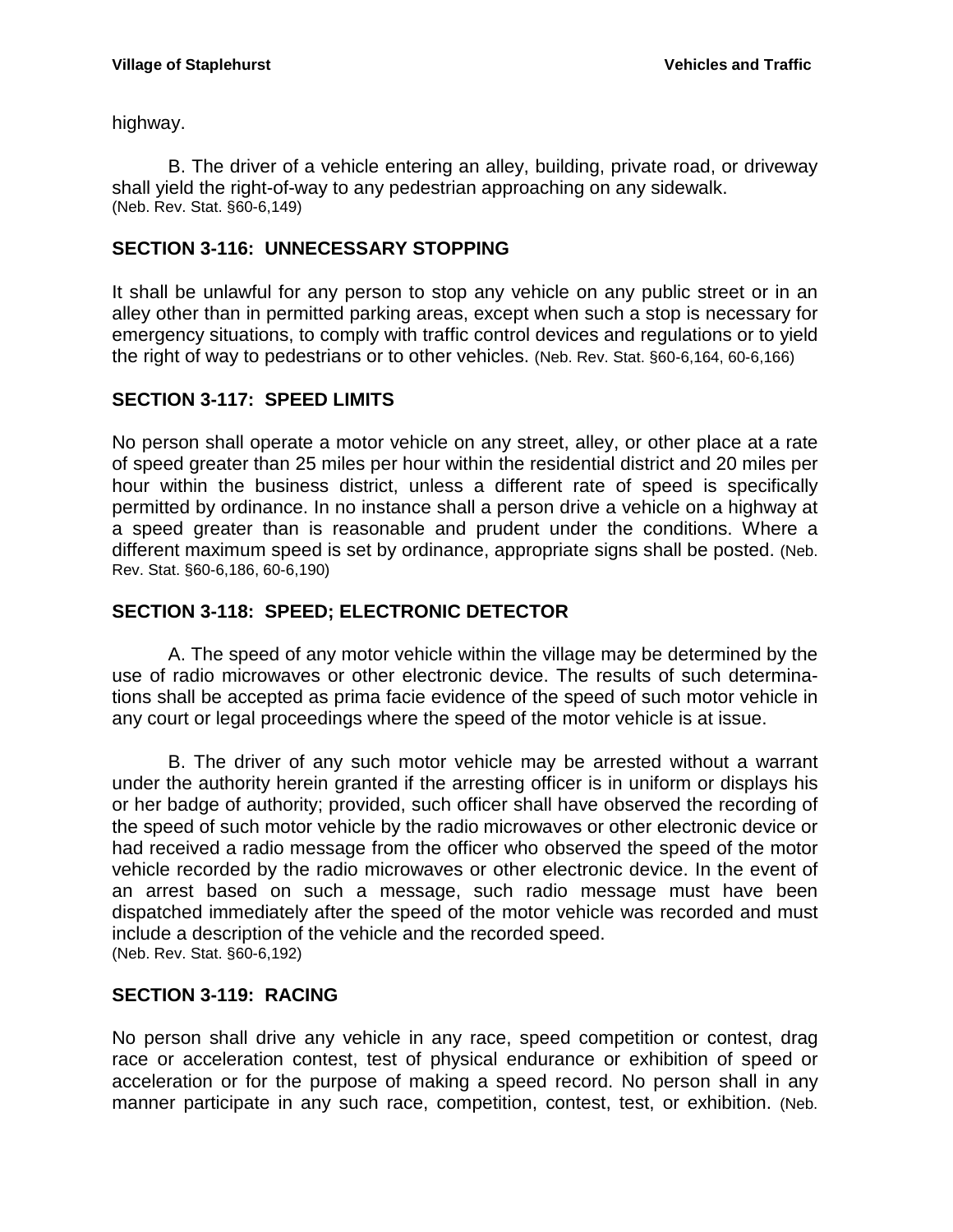Rev. Stat. §60-6,195)

## <span id="page-8-0"></span>**SECTION 3-120: CARELESS DRIVING**

Any person who drives any motor vehicle in the village carelessly or without due caution so as to endanger a person or property shall be guilty of careless driving. (Neb. Rev. Stat. §60-6,212, 60-4,182)

#### <span id="page-8-1"></span>**SECTION 3-121: RECKLESS DRIVING**

Any person who drives a motor vehicle in such a manner as to indicate an indifferent or wanton disregard for the safety of persons or property shall be deemed to be guilty of reckless driving and as such shall be punished as provided by statute. (Neb. Rev. Stat. §60-6,213, 60-6,215, 60-4,182)

### <span id="page-8-2"></span>**SECTION 3-122: WILLFUL RECKLESS DRIVING**

Any person who drives a motor vehicle in such a manner as to indicate a willful disregard for the safety of persons or property shall be deemed to be guilty of willful reckless driving. (Neb. Rev. Stat. §60-6,214, 60-6,216, 60-4,182)

#### <span id="page-8-3"></span>**SECTION 3-123: NEGLIGENT DRIVING**

Any person who drives any vehicle in such a manner as to indicate the absence of care, prudence and forethought as duty requires should be exercised under the circumstances or who drives any vehicle which is engaged in a race upon a street is guilty of negligent driving. (Neb. Rev. Stat. §60-4,182)

#### <span id="page-8-4"></span>**SECTION 3-124: RIGHT OF WAY; GENERALLY**

A. When two vehicles approach or enter an intersection at approximately the same time, the driver of the vehicle on the left shall yield the right of way to the vehicle on the right when the paths of such vehicles intersect and there is danger of a collision, unless otherwise directed by a village police officer stationed at the intersection.

B. The driver of a vehicle intending to turn to the left within an intersection or into an alley, private road, or driveway shall yield the right of way to any vehicle approaching from the opposite direction which is within the intersection or so close thereto as to constitute an immediate hazard.

C. The driver of a vehicle on any street shall yield the right of way to a pedestrian crossing such street within any clearly marked crosswalk or at any regular pedestrian crossing at the end of a block where the movement of traffic is being regulated by traffic officers or traffic direction devices. Every pedestrian crossing a street at any point other than a pedestrian crossing, crosswalk, or intersection shall yield the right of way to vehicles upon the street.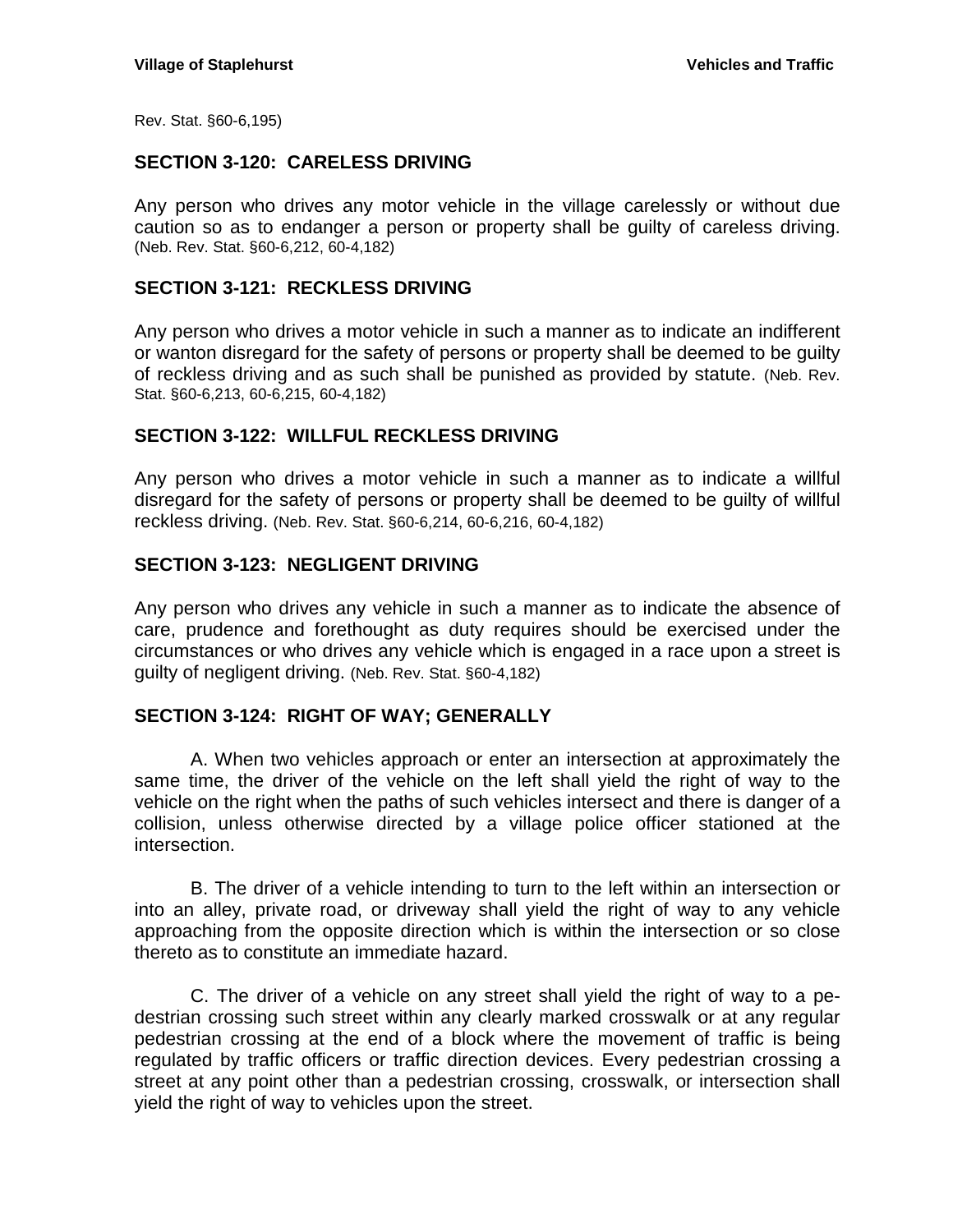D. The driver of a vehicle emerging from or entering an alley, building, private road, or driveway shall yield the right of way to any pedestrian approaching on any sidewalk and all vehicles approaching on such streets. (Neb. Rev. Stat. §60-6,146 through 60-6,154)

## <span id="page-9-0"></span>**SECTION 3-125: RIGHT OF WAY; EMERGENCY VEHICLES**

A. Upon the immediate approach of an authorized emergency vehicle which makes use of proper audible or visual signals:

- 1. The driver of any other vehicle shall yield the right of way and shall immediately drive to a position parallel to and as close as possible to the right-hand edge or curb of the roadway or to either edge or curb of a one-way roadway, clear of any intersection, and shall stop and remain in such position until such emergency vehicle passes unless otherwise directed by any peace officer; and
- 2. Any pedestrian using such roadway shall yield the right of way until such emergency vehicle passes unless otherwise directed by any peace officer.

B. This section shall not relieve the driver of an authorized emergency vehicle from the duty to drive with due regard for the safety of all persons using the highway. (Neb. Rev. Stat. §60-6,151)

## <span id="page-9-1"></span>**SECTION 3-126: TURNING; GENERALLY; SIGNAL**

Vehicles turning to the right into an intersecting street shall approach such intersection in the lane of traffic nearest to the right-hand side of the highway and must turn the corner as near the right-hand curb as possible to keep between the curb to the right and the center of the intersection of the two streets. The driver of a vehicle intending to turn to the left shall approach such center line of the highway and in turning shall pass as near as possible to the center of the intersection, passing as closely as practicable to the right thereof before turning such vehicle to the left. For the purposes of this section, the "center of the intersection" shall mean the meeting point of the medial lines of the highways intersecting one another. A signal of intention to turn right or left shall be given continuously during not less than the last 100 feet traveled by the vehicle before turning. (Neb. Rev. Stat. §60-6,159, 60-6,161)

## <span id="page-9-2"></span>**SECTION 3-127: TURNING; "U" TURNS**

No vehicle shall be turned so as to proceed in the opposite direction at any intersection where an automatic signal is in operation or where a sign is posted indicating that "U" turns are prohibited. (Neb. Rev. Stat. §60-6,160)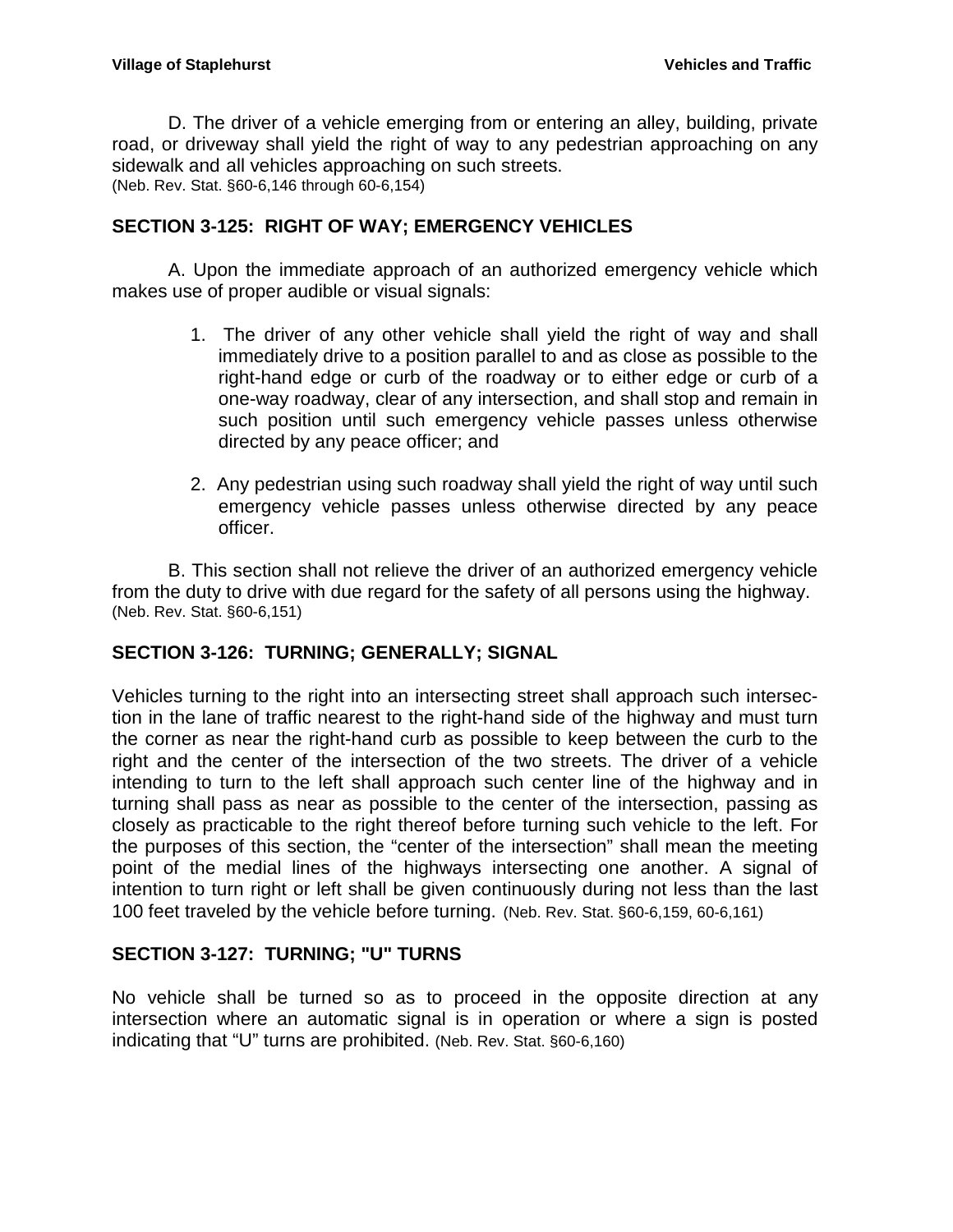### <span id="page-10-0"></span>**SECTION 3-128: BACKING**

It shall be unlawful for any person to back a motor vehicle on the village streets except to park in or to remove the vehicle from a permitted parking position, to move the vehicle from a driveway or to back to the curb for unloading where such unloading is permitted; provided, a vehicle shall be backed only when such movement can be made in safety and in no case shall the distance of the backing exceed one and one-half lengths of the vehicle. (Neb. Rev. Stat. §60-6,169)

## <span id="page-10-1"></span>**SECTION 3-129: DRIVING ABREAST**

Two or more vehicles shall not be driven abreast except when passing or when traversing a multi-lane or one-way street; provided, motorcycles may be driven no more than two abreast in a single lane. (Neb. Rev. Stat. §60-6,139)

### <span id="page-10-2"></span>**SECTION 3-130: FOLLOWING; FIRE APPARATUS**

The driver of any vehicle shall not follow any fire apparatus traveling in response to a fire alarm closer than 500 feet or drive into or park such vehicle within the block when fire apparatus has stopped in answer to a fire alarm. (Neb. Rev. Stat. §60-6,183)

## <span id="page-10-3"></span>**SECTION 3-131: FOLLOWING; DISTANCE**

The operator of a vehicle shall not follow another vehicle more closely than is reasonable and prudent, having due regard for the speed of the vehicles and the traffic and condition of the street. (Neb. Rev. Stat. §60-6,140)

### <span id="page-10-4"></span>**SECTION 3-132: OVERLOADING**

No person shall drive a motor vehicle when it is so loaded as to obstruct the view of the driver to the front or sides of the vehicle or to interfere with the driver's control over such vehicle or when there are more than three persons in the front seat. No passenger in a vehicle shall ride in such a position as to interfere with the driver's control over such vehicle. (Neb. Rev. Stat. §60-6,179)

### <span id="page-10-5"></span>**SECTION 3-133: RIDING OUTSIDE VEHICLE**

No person shall permit any other person to ride on the running board, hood, top, or fenders of any motor vehicle nor shall any person ride on the running board, hood, top, or fenders of any motor vehicle. (Neb. Rev. Stat. §60-180)

### <span id="page-10-6"></span>**SECTION 3-134: CONVEYANCES; CLINGING TO MOTOR VEHICLES**

No person riding upon any bicycle, coaster, roller skates, sled, skis, or toy vehicle shall attach himself or the said conveyance to any vehicle upon a roadway, and it shall be unlawful for the driver of any vehicle to suffer or permit any person riding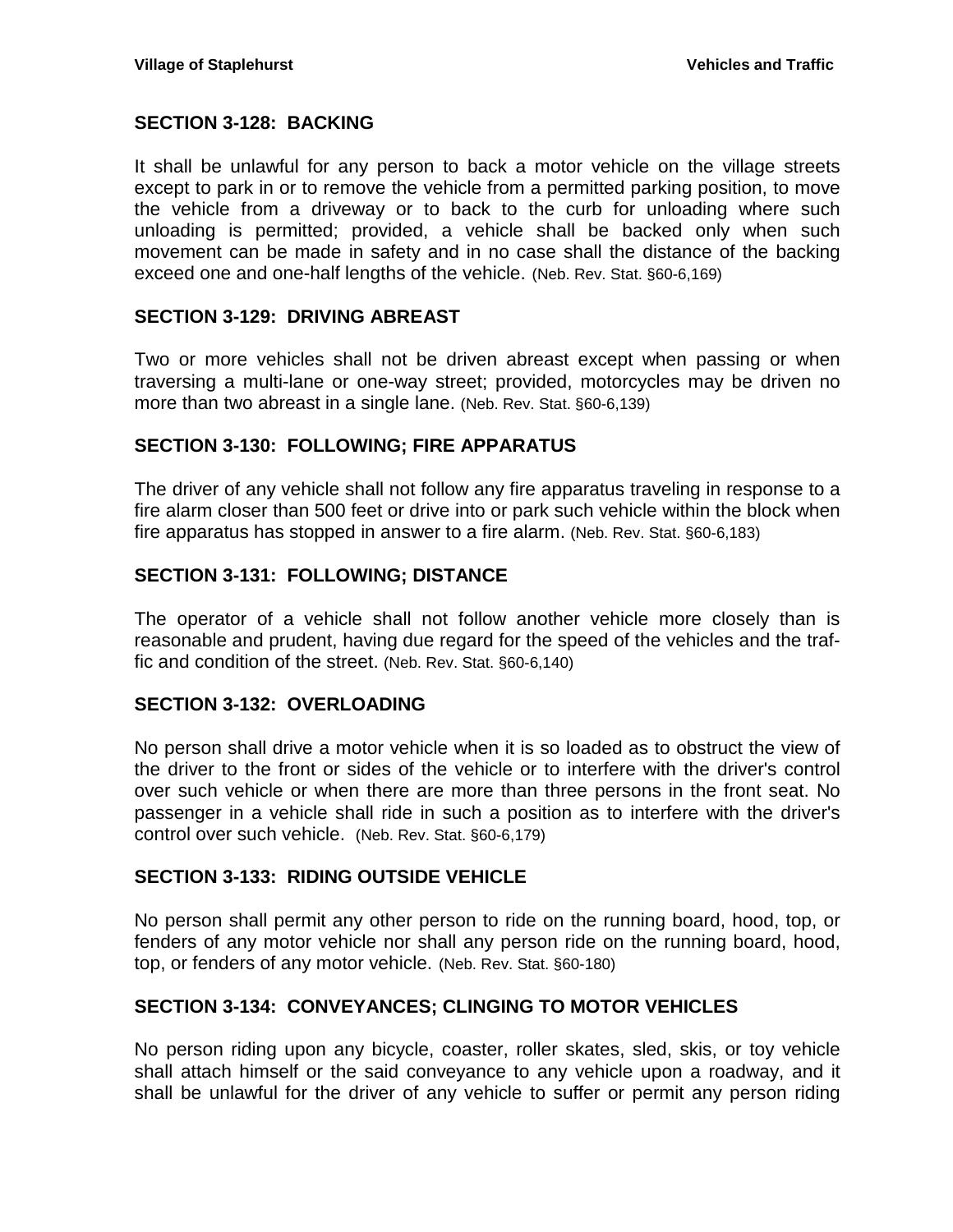upon any bicycle, coaster, roller skates, sled, skis, or toy vehicle to cling or attach himself or his conveyance to such vehicle driven and operated by him. (Neb. Rev. Stat. §60-6,316)

## <span id="page-11-0"></span>**SECTION 3-135: MUFFLER**

Every motor vehicle operated within this village shall be provided with a muffler in good working order to prevent excessive or unusual noise or smoke. It shall be unlawful to use a "muffler cut-out" on any motor vehicle upon any streets; provided, the provisions of this section shall not apply to authorized emergency vehicles. (Neb. Rev. Stat. §60-6,286)

### <span id="page-11-1"></span>**SECTION 3-136: DRIVING IN SIDEWALK SPACE**

No motor vehicle shall be driven or ridden within any sidewalk space, except a permanent or temporary driveway. (Neb. Rev. Stat. §60-6,178)

## <span id="page-11-2"></span>**SECTION 3-137: REMOVAL OF DEBRIS**

Any person who removes a wrecked or damaged vehicle from a highway shall remove any glass or other injurious substance deposited on the highway from such vehicle. (Neb. Rev. Stat. §39-311)

## <span id="page-11-3"></span>**SECTION 3-138: QUIET ZONES**

All streets or portions thereof lying within 300 feet of any hospital, nursing home, or school and which have been declared to be "quiet zones" by the Village Board shall be respected as such by all drivers, and no driver of any vehicle shall within such zones make any unnecessary noise or sound the horn or other warning device of such vehicle except in an emergency. It shall be unlawful for any person in any part of said village to make, or cause to be made, any unnecessary noise with any signal device or to use the same except as a road signal. (Neb. Rev. Stat. §60-680)

### <span id="page-11-4"></span>**SECTION 3-139: UNNECESSARY NOISE**

No person shall drive, use, operate, park or stop any motor vehicle in such a manner as to cause unnecessary noise.

### <span id="page-11-5"></span>**SECTION 3-140: LICENSE PLATES**

The license plates required on every motor vehicle by laws of the State of Nebraska or of any other state while such vehicle is operated within the corporate limits shall be kept clear and free from grease, dust, or other blurring matter so they will be plainly visible at all times. The said plates shall be attached in such manner as to be clearly readable at a distance of 100 feet and under no circumstances shall they be obstructed by any portion of the vehicle. (Neb. Rev. Stat. §60-324, 60-325)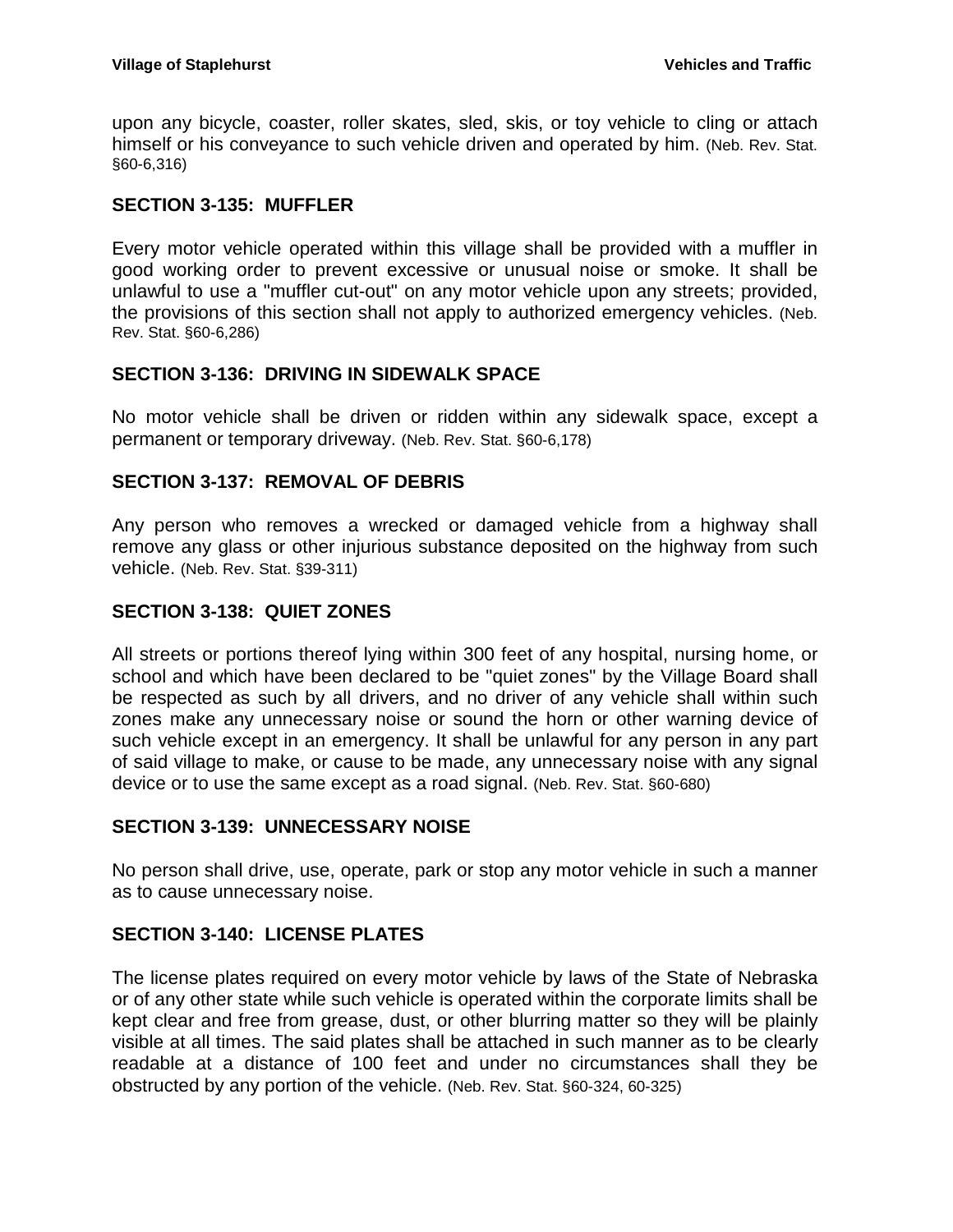## <span id="page-12-0"></span>**SECTION 3-141: ENGINE BRAKES**

It shall be unlawful for any person within the village limits to make or cause to be made loud or disturbing noises with any mechanical device operated by compressed air and used for purposes of assisted braking on any motor vehicle; provided, however, it shall be permitted to use engine brakes in an emergency situation.

### <span id="page-12-1"></span>**SECTION 3-142: LOADS; PROJECTING**

When any vehicle shall be loaded in such a manner that any portion of the load extends more than 4 feet beyond the rear of the bed or the body of such vehicle, a red flag of not less than 12 inches both in length and width shall be carried by day and a red light after sunset at the extreme rear end of such load. (Neb. Rev. Stat. §60- 243)

### <span id="page-12-2"></span>**SECTION 3-143: LOADS; CONTENTS; REQUIREMENTS**

A. No vehicle shall be driven or moved on any highway unless the vehicle is so constructed or loaded as to prevent its contents from dropping, sifting, leaking, or otherwise escaping from the vehicle.

B. No person shall transport any sand, gravel, rock less than 2 inches in diameter, or refuse in any vehicle on any hard-surfaced state highway if such material protrudes above the sides of that part of the vehicle in which it is being transported unless such material is enclosed or completely covered with canvas or similar covering.

C. No person shall drive or move a motor vehicle, trailer, or semitrailer upon any highway unless the cargo or contents carried by the motor vehicle, trailer, or semitrailer are properly distributed and adequately secured to prevent the falling of cargo or contents from the vehicle. The tailgate, doors, tarpaulins, and any other equipment used in the operation of the motor vehicle, trailer, or semitrailer or in the distributing or securing of the cargo or contents carried by the motor vehicle, trailer, or semitrailer shall be secured to prevent cargo or contents falling from the vehicle. The means of securement to the motor vehicle, trailer, or semitrailer must be either tiedowns and tiedown assemblies of adequate strength or sides, sideboards, or stakes and a rear endgate, endboard, or stakes strong enough and high enough to assure that cargo or contents will not fall from the vehicle. (Neb. Rev. Stat. §60-6,304)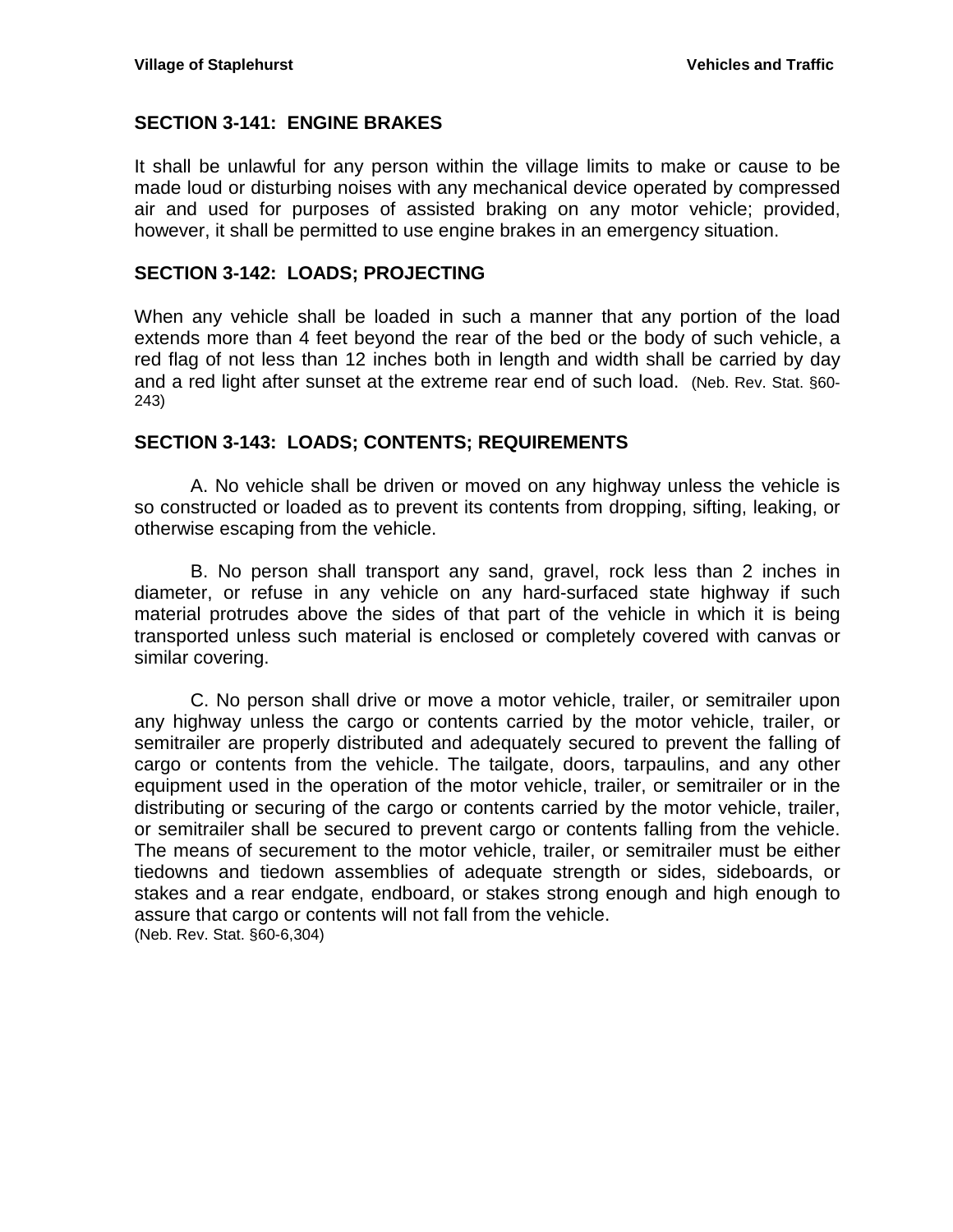# **Article 2 – Parking**

## <span id="page-13-1"></span><span id="page-13-0"></span>**SECTION 3-201: GENERALLY**

No person shall park any vehicle or approach the curb with a vehicle except when headed in the direction of the traffic. Vehicles when parked shall stand parallel with and adjacent to the curb or edge of the roadway in such manner as to have both right wheels within 12 inches of the curb or edge of the roadway and so as to leave at least 4 feet between the vehicle so parked and any other parked vehicles, except where the Village Board designates that vehicles shall be parked at an angle so as to have the front right wheel at the curb or edge of the roadway. Where stalls are designated either on the curb or pavement, vehicles shall be parked within such stalls. (Neb. Rev. Stat. §60-6,167, 60-680)

## <span id="page-13-2"></span>**SECTION 3-202: REGULATION BY VILLAGE BOARD**

A. The Village Board may by resolution set aside any street, alley, public way, or portion thereof where the parking of a particular kind or class of vehicle shall be prohibited or where the parking of any vehicle shall be prohibited. No vehicle prohibited from parking thereon shall stand or be parked adjacent to the curb of said street, alley, public way, or portion thereof longer than a period of time necessary to load and unload freight or passengers. (Neb. Rev. Stat. §60-680)

B. The Village Board may by resolution designate any street or portion thereof where vehicles shall be parked parallel with and adjacent to the curb or at an angle so as to have the right front wheel at the curb. (Neb. Rev. Stat. §60-6,167, 60-680)

C. The Village Board may by resolution entirely prohibit or fix a time limit for the parking and stopping of vehicles on any street, streets, or district designated by such resolution; and the parking or stopping of any vehicle in any such street, streets, or district, for a period of time longer than fixed in such resolution shall constitute a violation of this article. (Neb. Rev. Stat. §60-680)

### <span id="page-13-3"></span>**SECTION 3-203: MAXIMUM TIME LIMIT**

The parking of a motor vehicle on a public street for over ten consecutive days is unlawful, except where a different maximum time limit is posted. (Neb. Rev. Stat. §60- 680)

### <span id="page-13-4"></span>**SECTION 3-204: TRUCK PARKING; REGULATIONS**

It shall be unlawful to park a truck, tractor or semi-trailer (except a one ton pickup truck or smaller), which has a total overall length in excess of 20 feet, and/ or a gross weight in excess of 10 tons, upon the public streets of the village, except as hereinafter provided: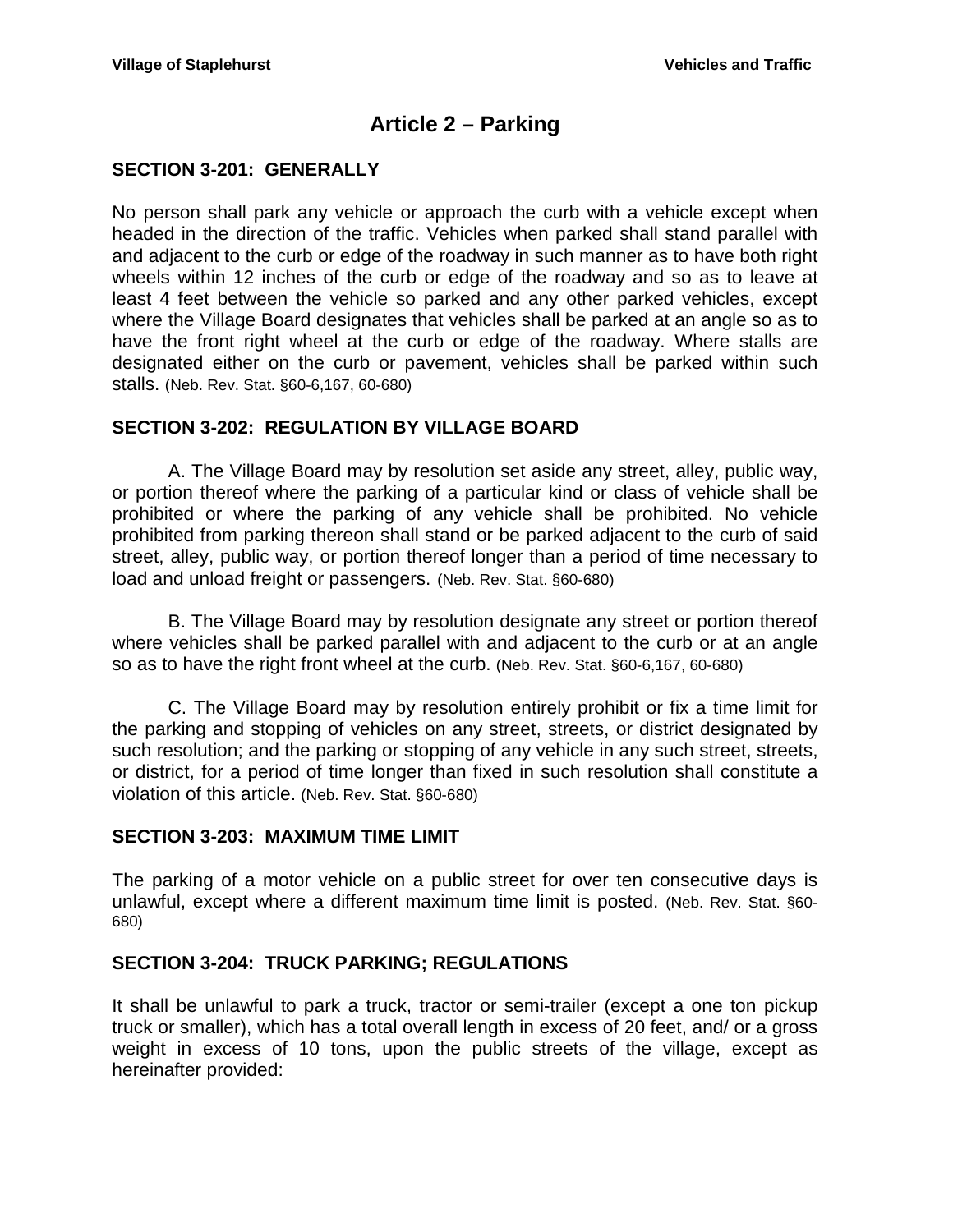A. It shall be lawful to park such vehicles upon "A" Street between 3rd Street and 4th Street within the village between the hours of 6:00 a.m. and 12:00 p.m.

B. It shall be lawful for the driver of such vehicle to stop, park or stand such vehicle upon streets within the village for a period of time no longer than is necessary for the expeditious loading or unloading of merchandise or materials, but in no event shall the operator of a vehicle which is being loaded or unloaded, stop, park or stand such vehicle for a period longer than 30 minutes.

C. In other areas which are authorized by resolution of the Village Board and on file at the village office. (Ord. No. 2000-02, 12/13/00)

## <span id="page-14-0"></span>**SECTION 3-205: UNLOADING; FREIGHT VEHICLES**

Vehicles of an overall length of less than 20 feet, including load, while discharging or loading freight may back to the curb but shall occupy as little of the street as possible. (Neb. Rev. Stat. §60-680)

## <span id="page-14-1"></span>**SECTION 3-206: CURBS PAINTED**

It shall be the duty of the Village Board to cause the curb space to be painted and keep the same painted as provided in this article. No person, firm, or corporation shall paint the curb of any street or in any manner set aside or attempt to prevent the parking of vehicles in any street or part thereof except at such places where the parking of vehicles is prohibited by the provisions of this article. The marking or designating of portions of streets or alleys where the parking of vehicles is prohibited or lim-ited shall be done only by the village through its proper officers at the direction of the Village Board. (Neb. Rev. Stat. §60-680)

### <span id="page-14-2"></span>**SECTION 3-207: OBSTRUCTING TRAFFIC**

Except in case of an accident or emergency, no person shall stop any vehicle in any location where such stopping will obstruct any street, intersection, or entrance to an alley or public or private drive. (Neb. Rev. Stat. §60-680)

### <span id="page-14-3"></span>**SECTION 3-208: STREET INTERSECTIONS**

Except in compliance with traffic control devices, no vehicle shall be parked or left standing for any purpose, except momentarily to load or discharge passengers, within 25 feet of the intersection or curb lines or if none, then within 15 feet of the intersection of property lines. (Neb. Rev. Stat. §60-6,166)

## <span id="page-14-4"></span>**SECTION 3-209: ALLEYS; OBSTRUCTION; LOADING AND UNLOADING**

A. No vehicle while parked shall have any portion thereof projecting into any alley entrance. (Neb. Rev. Stat. §60-680)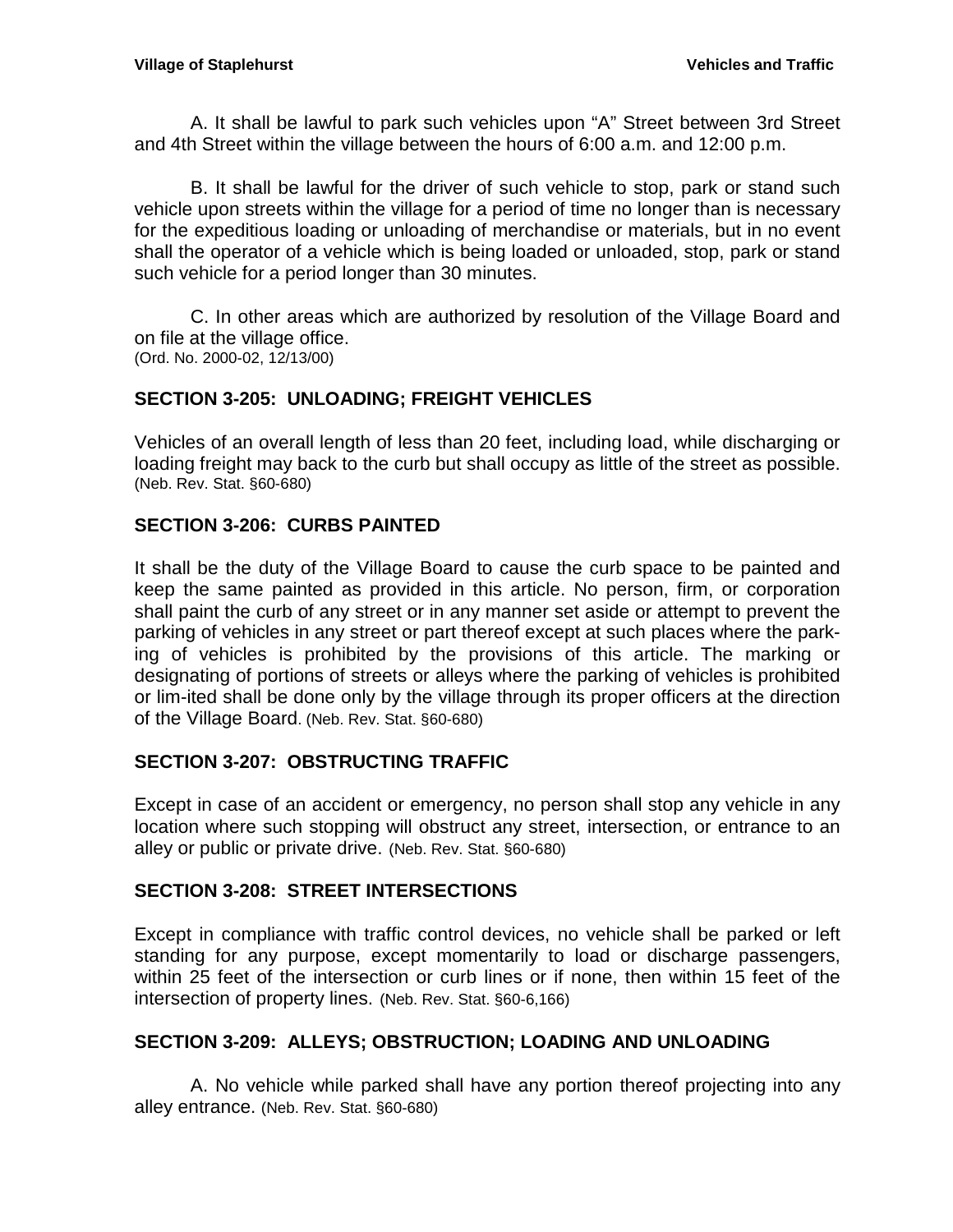B. No vehicle shall be parked in any alley except for the purpose of loading or unloading during the time necessary to load or unload, which shall not exceed the maximum limit of five minutes. Every vehicle while loading or unloading in any alley shall be parked in such manner as will cause the least obstruction possible to traffic in such alley. (Neb. Rev. Stat. §60-680)

## <span id="page-15-0"></span>**SECTION 3-210: EMERGENCY VEHICLES; EXCEPTION**

The provisions of this article regulating the movement, parking, and standing of vehicles shall not apply to any authorized emergency vehicle while the driver of such vehicle is operating the same in an emergency. (Neb. Rev. Stat. §60-6,114)

## <span id="page-15-1"></span>**SECTION 3-211: FIRE HYDRANTS AND STATION**

No vehicle shall be parked (A) within 15 feet in either direction of any fire hydrant; (B) within 20 feet of the driveway entrance to any fire station; nor (C) on the side of the street opposite the entrance to any fire station within 75 feet of such entrance when properly signposted. The curb space within such area of fifteen (15) feet in either direction of such fire hydrant shall be painted red to indicate such prohibition. Any vehicle or material found as an obstruction may be immediately removed by the fire chief or any member of the Fire Department at the risk, cost, and expense of the owner or claimant. (Neb. Rev. Stat. §60-6,166)

## <span id="page-15-2"></span>**SECTION 3-212: SNOW REMOVAL; STREET MAINTENANCE OR CLEANING**

The Village Board shall have the power to order any street, alley or portion thereof vacated for weather emergencies and street maintenance or street cleaning. Notice shall be given by personally notifying the owner or operator of a vehicle parked on such street or alley or by posting appropriate signs along such streets or alleys. Any person parking a vehicle in violation of this section shall be subject to the penalties provided in this chapter and such vehicle may be removed and parked under the supervision of village personnel to a suitable nearby location without further notice to the owner or operator of such vehicle. (Neb. Rev. Stat. §17-557)

## <span id="page-15-3"></span>**SECTION 3-213: DISPLAY OR REPAIR OF VEHICLE**

It shall be unlawful for any person to park upon any street, alley, or public place within the village any vehicle displayed for sale. No person shall adjust or repair any automobile or motorcycle or race the motor of same while on the public streets or alleys of this village, except in case of breakdown or other emergency. No person or employee connected with a garage or repair shop shall use sidewalks, streets, or alleys in the vicinity of such garage or shop for the purpose of working on automobiles or vehicles of any description. (Neb. Rev. Stat. §60-680)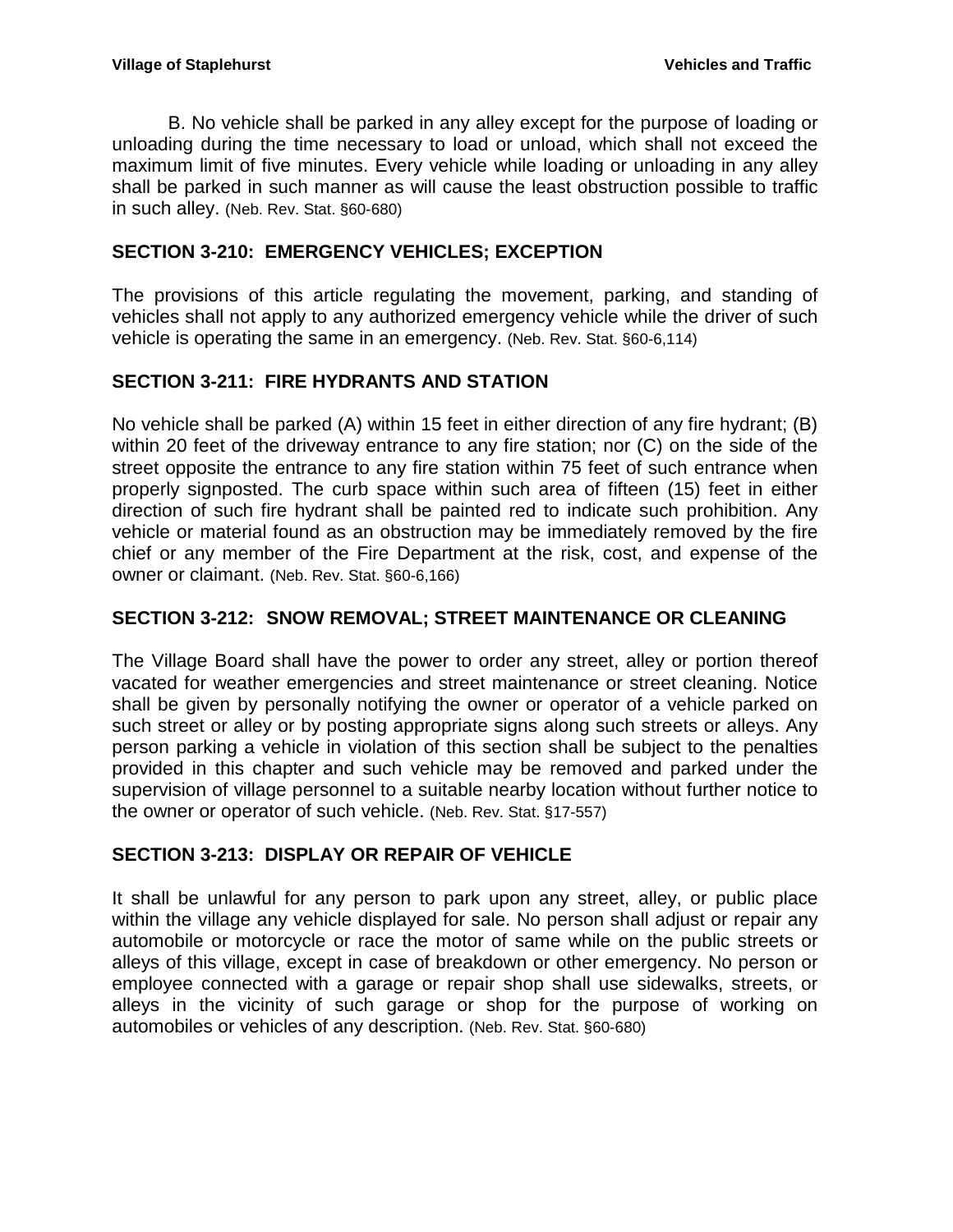### <span id="page-16-0"></span>**SECTION 3-214: REMOVAL OF ILLEGALLY PARKED VEHICLES**

A. Whenever any police officer shall find a vehicle standing upon a street or alley in violation of any of the provisions of the article, such officer may remove or have such vehicle removed or require the driver or other person in charge of the vehicle to move such vehicle to a position off the roadway of such street or alley or from such street or alley.

B. The owner or other person lawfully entitled to the possession of any vehicle towed or stored shall be charged with the reasonable cost of towing and storage fees. Any such towing or storage fee shall be a lien upon the vehicle prior to all other claims. Any person towing or storing a vehicle shall be entitled to retain possession of such vehicle until such charges are paid. The lien provided for in this section shall not apply to the contents of any vehicles.

(Neb. Rev. Stat. §60-6,165, 60-680)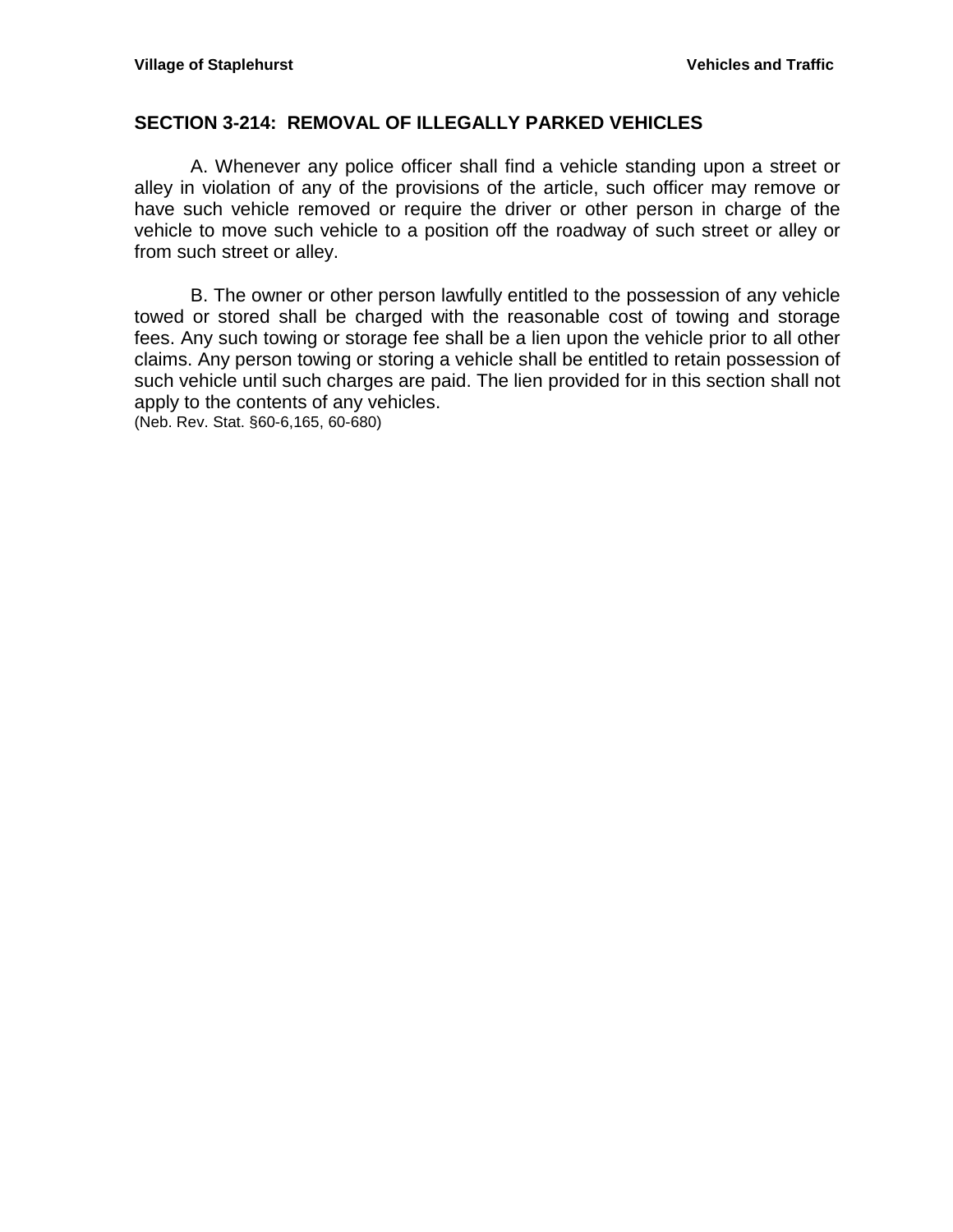# **Article 3 – Bicycles and Mini-Bikes**

## <span id="page-17-1"></span><span id="page-17-0"></span>**SECTION 3-301: BICYCLES**

A. Persons operating bicycles shall observe all traffic signs and stop at all stop signs. No bicycle shall be operated faster than is reasonable and proper, but every bicycle shall be operated with reasonable regard to the safety of the operator and any other persons upon the streets and highways.

B. Any person who rides a bicycle shall not ride other than upon or astride a permanent and regular seat attached thereto. The rider shall not remove his or her feet from the pedals and shall have at least one hand on the handlebars at all times. No person shall operate a bicycle on a street or highway within the city with another person on the handlebars or in any position in front of the operator.

C. Any person who operates a bicycle shall not carry any package, bundle, or article which prevents such operator from keeping at least one hand upon the handlebars.

D. No bicycle shall be used to carry more persons at one time than the number for which it is designed and equipped.

E. Any person who operates a bicycle upon a roadway at less than the normal speed of traffic at the time and place and under conditions then existing shall ride as near to the right-hand curb or right-hand edge of the roadway as practicable except when:

- 1. Overtaking and passing another bicycle or vehicle proceeding in the same direction;
- 2. Preparing for a left turn onto a private road or driveway or at an intersection;
- 3. Reasonably necessary to avoid conditions that make it unsafe to continue along the right-hand curb or right-hand edge of the roadway, including fixed or moving objects, stopped or moving vehicles, bicycles, pedestrians, animals, or surface hazards;
- 4. Riding upon a lane of substandard width which is too narrow for a bicycle and a vehicle to travel safely side by side within the lane; or
- 5. Lawfully operating a bicycle on the paved shoulders of a highway included in the state highway system as provided in Neb. Rev. Stat. §60-6,142.
- F. Any person who operates a bicycle upon a roadway with a posted speed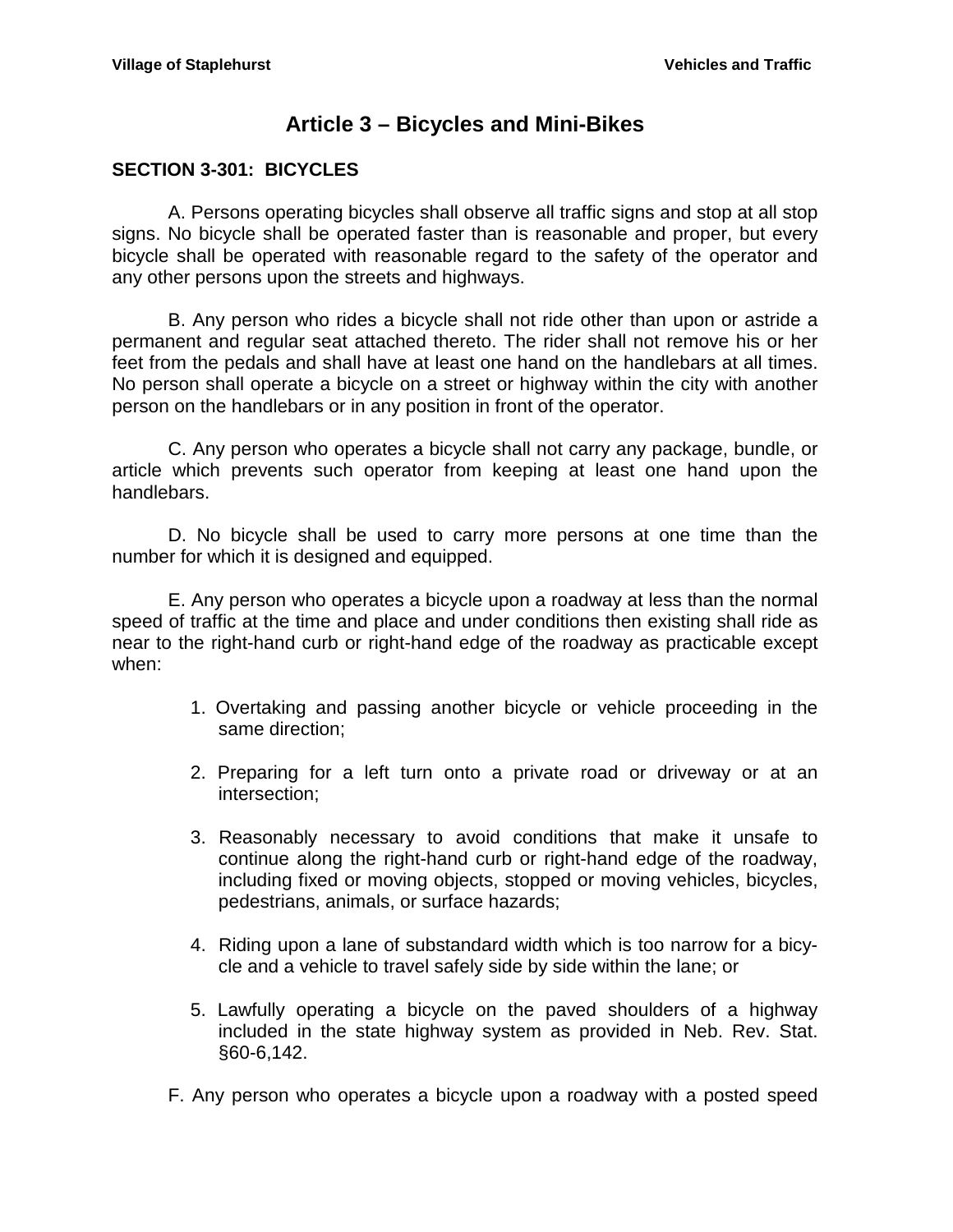limit of 35 miles per hour or less on which traffic is restricted to one direction of movement and which has two or more marked traffic lanes may ride as near to the left-hand curb or left-hand edge of the roadway as practicable. Whenever a person operating a bicycle leaves the roadway to ride on the paved shoulder or leaves the paved shoulder to enter the roadway, the person shall clearly signal his or her intention and yield the right-of-way to all other vehicles.

G. Any person who operates a bicycle upon a highway shall not ride more than single file except on paths or parts of highways set aside for the exclusive use of bicycles.

H. Except as provided in Neb. Rev. Stat. §60-6,142, whenever a usable path for bicycles has been provided adjacent to a highway, a person operating a bicycle shall use such path and shall not use such highway.

I. When in use at nighttime, a bicycle shall be equipped with a light visible from a distance of at least 500 feet to the front on a clear night and with a red reflector on the rear of a type which is approved by the Department of Motor Vehicles or a local authority and which is visible on a clear night from all distances between 100 feet and 600 feet to the rear when directly in front of lawful lower beams of headlights on a motor vehicle. A red light visible from a distance of 500 feet to the rear may be used in addition to such red reflector.

J. Any bicycle used on a highway shall be equipped with a brake or brakes which will enable the operator to stop the bicycle within 25 feet of the point of braking when moving at a speed of 10 miles per hour on dry, level, clean pavement.

K. The City Council may by ordinance further regulate the operation of bicycles and may provide for the registration and inspection of bicycles.

L. No person shall park a bicycle on any sidewalk unless a bicycle stand is located on said sidewalk.

M. No person shall operate a bicycle on the sidewalks within the business district.

(Neb. Rev. Stat. §60-6,315, 60-6,317, 60-6,318)

### <span id="page-18-0"></span>**SECTION 3-302: MINI-BIKES; UNLAWFUL OPERATION**

It shall be unlawful for any person to operate a mini-bike upon any street or highway within the corporate limits of the village. For purposes of this article, "mini-bike" shall mean a two-wheel motor vehicle which has a total wheel and tire diameter of less than 14 inches, an engine-rated capacity of less than 45 cubic centimeters displacement or a seat height less than 25 inches from the ground, or any other twowheel motor vehicle primarily designed by the manufacturer for off-road use only. (Neb. Rev. Stat. §60-6,347, 60-6,352)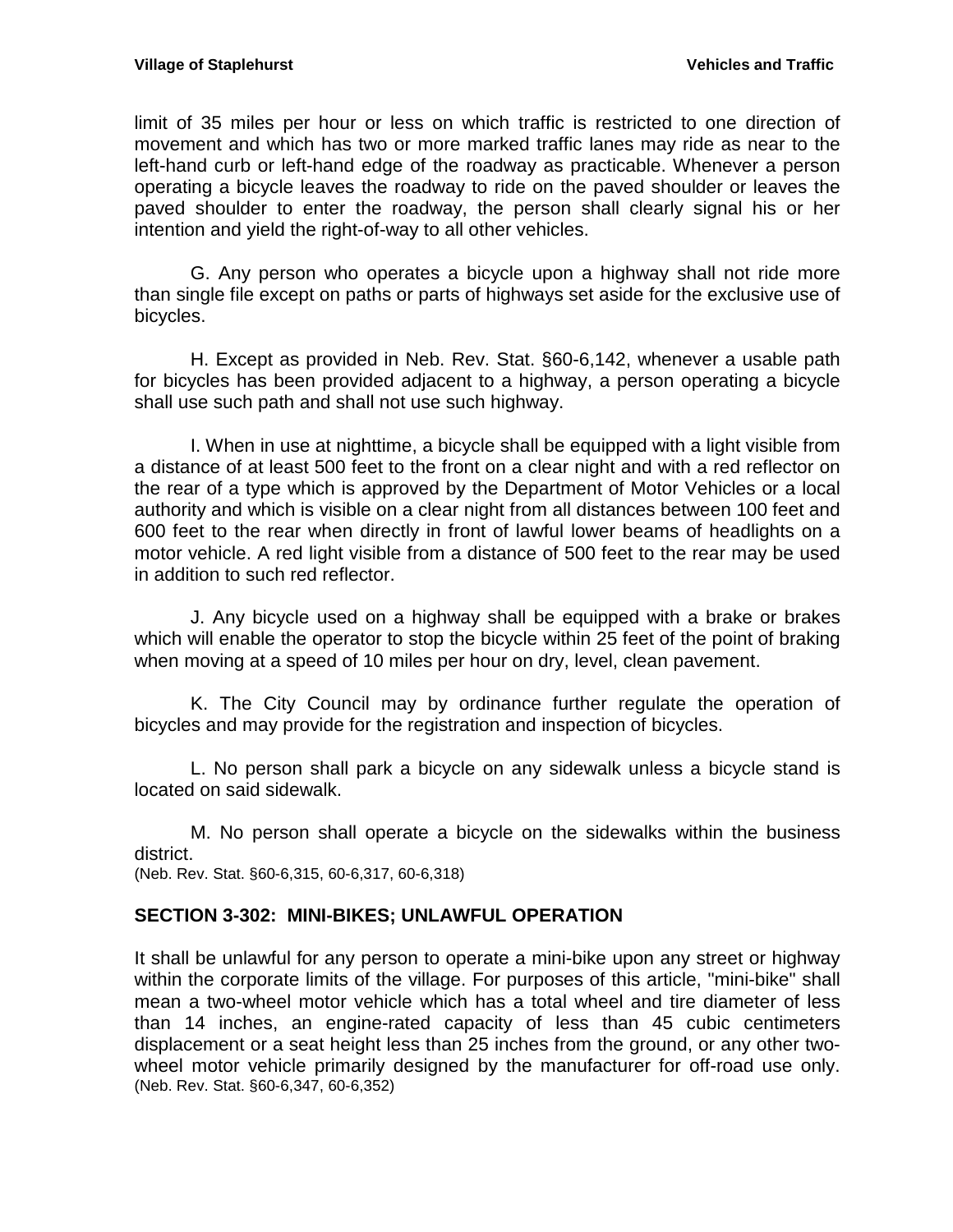#### <span id="page-19-0"></span>**SECTION 3-303: MINI-BIKES; EMERGENCIES AND PARADES**

Mini-bikes shall be exempt from the provisions of this article during any public emergency or while being used in parades by regularly organized units of any recognized charitable, social, educational or community service organization. (Neb. Rev. Stat. §60-6,348)

#### <span id="page-19-1"></span>**SECTION 3-304: MINI-BIKES; PUBLIC LANDS**

Mini-bikes shall be prohibited upon the public lands owned by the village except where allowed by resolution of the Village Board. (Neb. Rev. Stat. §60-60-678)

#### <span id="page-19-2"></span>**SECTION 3-305: MINI-BIKES; TRAFFIC LAWS INAPPLICABLE**

The provisions of Neb. Rev. Stat. Chapter 60, Articles 1, 3, 4, 5, and 17 shall not be applicable to the owners and operators of any mini-bike. (Neb. Rev. Stat. §60-6,347)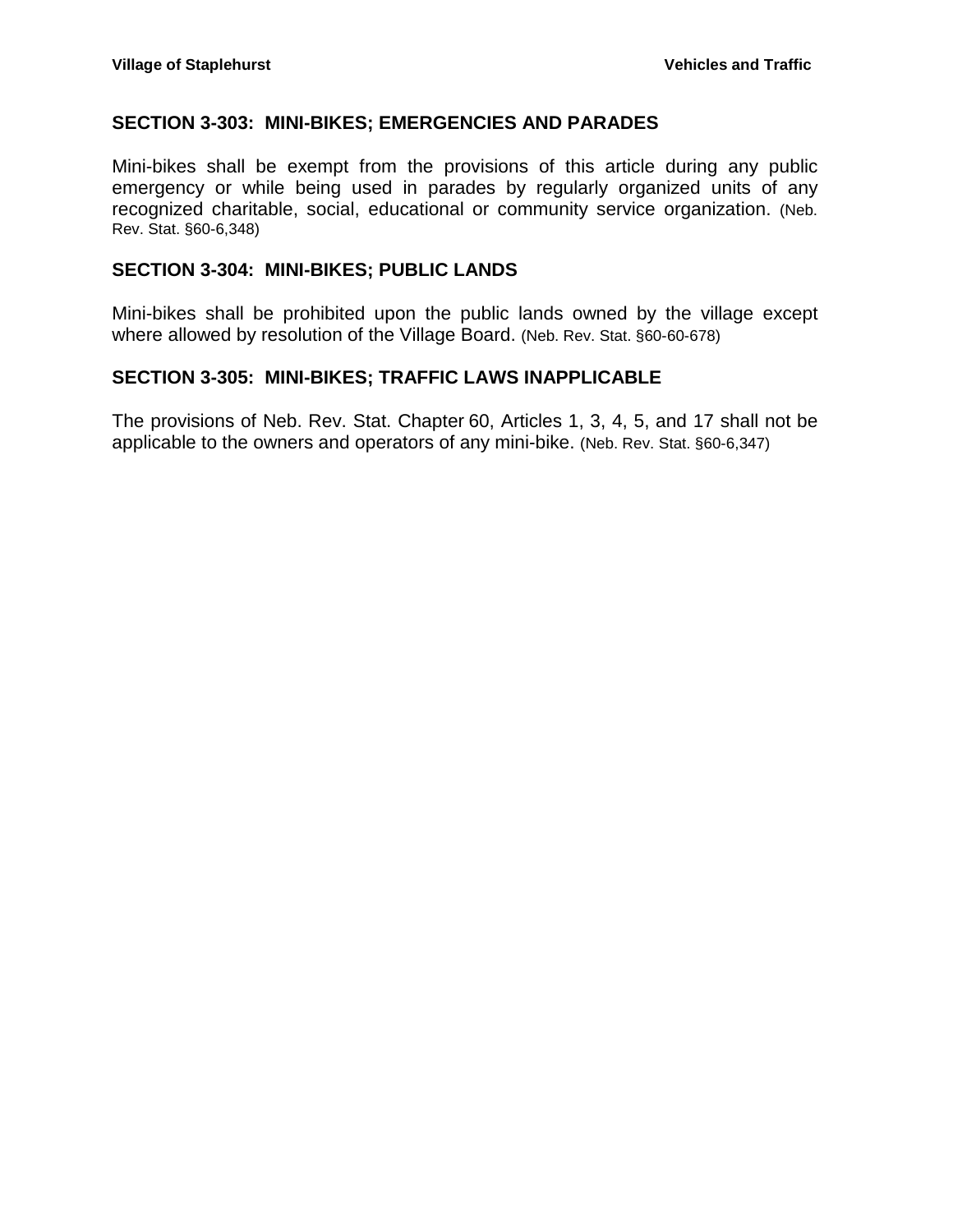## **Article 4 – Mopeds and Motorcycles**

## <span id="page-20-1"></span><span id="page-20-0"></span>**SECTION 3-401: MOPEDS; DEFINED; STATUTORY REGULATION**

"Moped" shall mean a bicycle with fully operative pedals for propulsion by human power, an automatic transmission, and a motor with a cylinder capacity not exceeding 50 cubic centimeters, which produces no more than two brake horsepower and is capable of propelling the bicycle at a maximum design speed of no more than 30 miles per hour on level ground. Mopeds, their owners, and their operators shall be subject to Neb. Rev. Stat. Chapter 60, Article 4 but shall be exempt from the requirements of Neb. Rev. Stat. Chapter 60, Articles 1, 3, 5, and 17. (Neb. Rev. Stat. §60-6,309)

## <span id="page-20-2"></span>**SECTION 3-402: MOPEDS; OPERATOR'S LICENSE REQUIRED**

No person shall operate a moped upon the streets, alleys, or highways within the village unless such person has a valid Class O operator's license or a valid school or learner's permit. (Neb. Rev. Stat. §60-6,310)

## <span id="page-20-3"></span>**SECTION 3-403: MOPEDS; TRAFFIC REGULATIONS APPLICABLE**

Any person who rides a moped upon a roadway shall have all the rights and shall be subject to all of the duties applicable to the driver of a motor vehicle under the Nebraska Rules of the Road except for special moped regulations in the rules and except for those provisions of the rules which by their nature can have no application. Such regulations applicable to mopeds shall apply whenever a moped is operated upon any street, alley, or highway within the village or upon any path set aside by the Department of Roads or the village for the use of mopeds. Notwithstanding any established maximum speed limits in excess of 25 miles per hour, no person shall operate any moped at a speed in excess of 30 miles per hour. (Neb. Rev. Stat. §60- 6,311, 60-6,313)

### <span id="page-20-4"></span>**SECTION 3-404: MOPEDS; USE OF TRAFFIC LANES**

A moped shall be entitled to full use of a traffic lane of any street or highway with an authorized speed limit of 45 miles per hour or less and no vehicle shall be operated in such a manner as to deprive any moped of the full use of such lane. This section shall not apply to mopeds operated two abreast in a single lane. No person shall operate a moped between lanes of traffic or between adjacent lines or rows of vehicles. Mopeds shall not be operated more than two abreast in a single lane. Any person who operates a moped on a roadway with an authorized speed limit of more than 45 miles per hour shall ride as near to the right side of the roadway as practicable and shall not ride more than single file. (Neb. Rev. Stat. §60-6,313)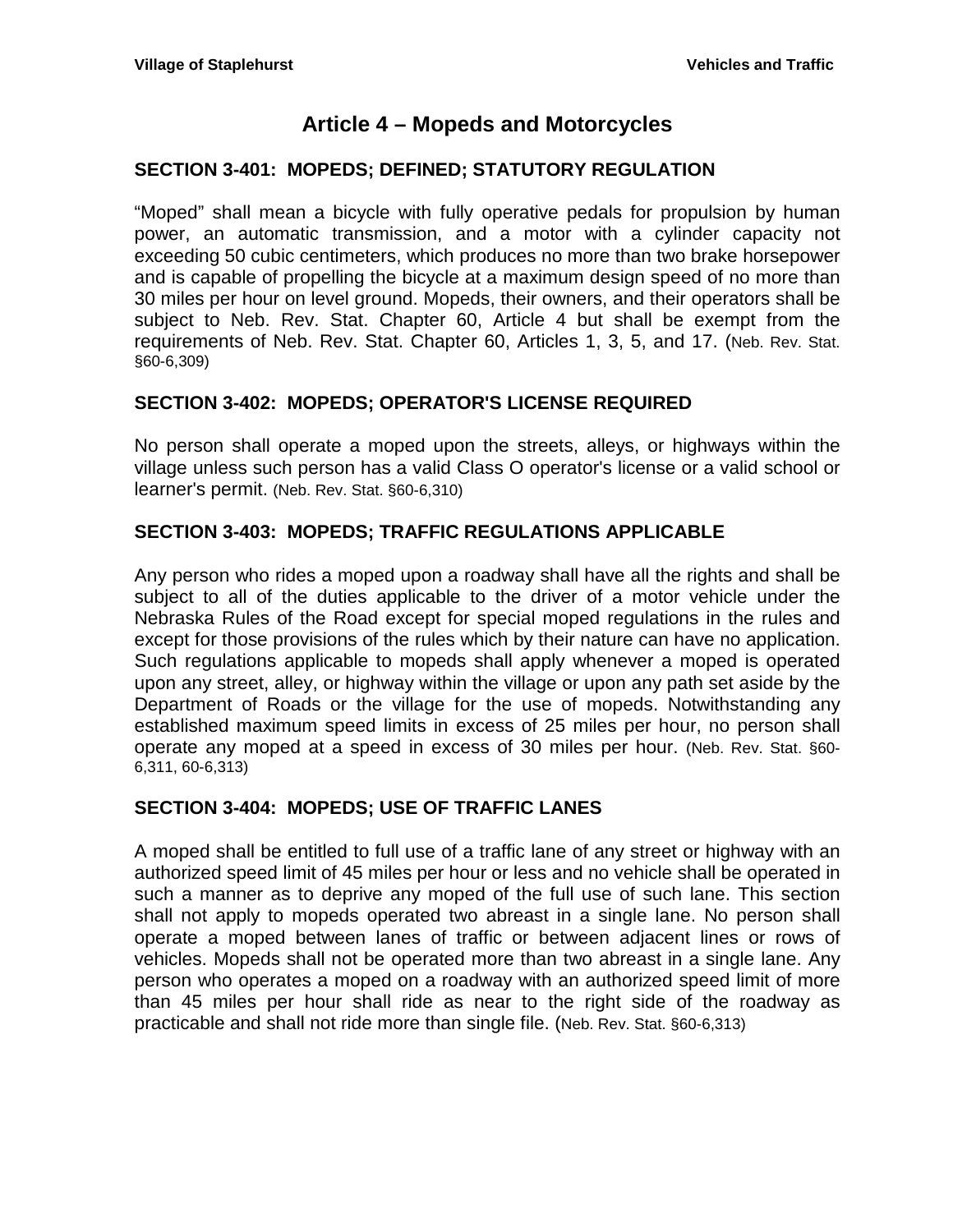## <span id="page-21-0"></span>**SECTION 3-405: MOPEDS; EQUIPMENT**

Any moped which carries a passenger shall be equipped with footrests for such passenger. No person shall operate any moped with handlebars more than 15 inches above the mounting point of the handlebars. (Neb. Rev. Stat. §60-6,312)

## <span id="page-21-1"></span>**SECTION 3-406: MOPEDS; HELMET REQUIRED**

A person shall not operate or be a passenger on a moped or motorcycle on any highway, as defined in state statutes, unless such person is wearing a protective helmet of the type and design manufactured for use by operators of such vehicles and unless such helmet is secured properly on his or her head with a chin strap while the vehicle is in motion. All such protective helmets shall be designed to reduce injuries to the user resulting from head impacts and shall be designed to protect the user by remaining on the user's head, deflecting blows, resisting penetration, and spreading the force of impact. Each such helmet shall consist of lining, padding, visor, and chin strap and shall meet or exceed the standards established in the United States Department of Transportation's *Federal Motor Vehicle Safety Standard No. 218*, 49 C.F.R. 571.218, for motorcycle helmets. (Neb. Rev. Stat. §60-6,279) (Ord. No. 205. 10/3/88)

### <span id="page-21-2"></span>**SECTION 3-407: MOTORCYCLES; OPERATION**

A. Any person who operates a motorcycle shall have all of the rights and shall be subject to all of the duties applicable to the driver of any other vehicle under this chapter.

B. Any person who operates a motorcycle shall ride only upon a permanent, regular seat attached thereto and shall not carry any other person nor shall any other person ride on a motorcycle unless such motorcycle is designed to carry more than one person, in which event a passenger may ride upon the permanent, regular seat if designed for two persons or upon another seat firmly attached to the motorcycle to the rear or side of the operator.

C. Any person shall ride upon a motorcycle only while sitting astride the seat, facing forward.

D. No person shall operate a motorcycle while carrying any package, bundle or other article which prevents him or her from keeping both hands on the handlebars.

E. No operator shall carry any person nor shall any person ride in a position that will interfere with the operation or control of the motorcycle or the view of the operator.

F. A motorcycle shall be entitled to full use of a traffic lane of any highway and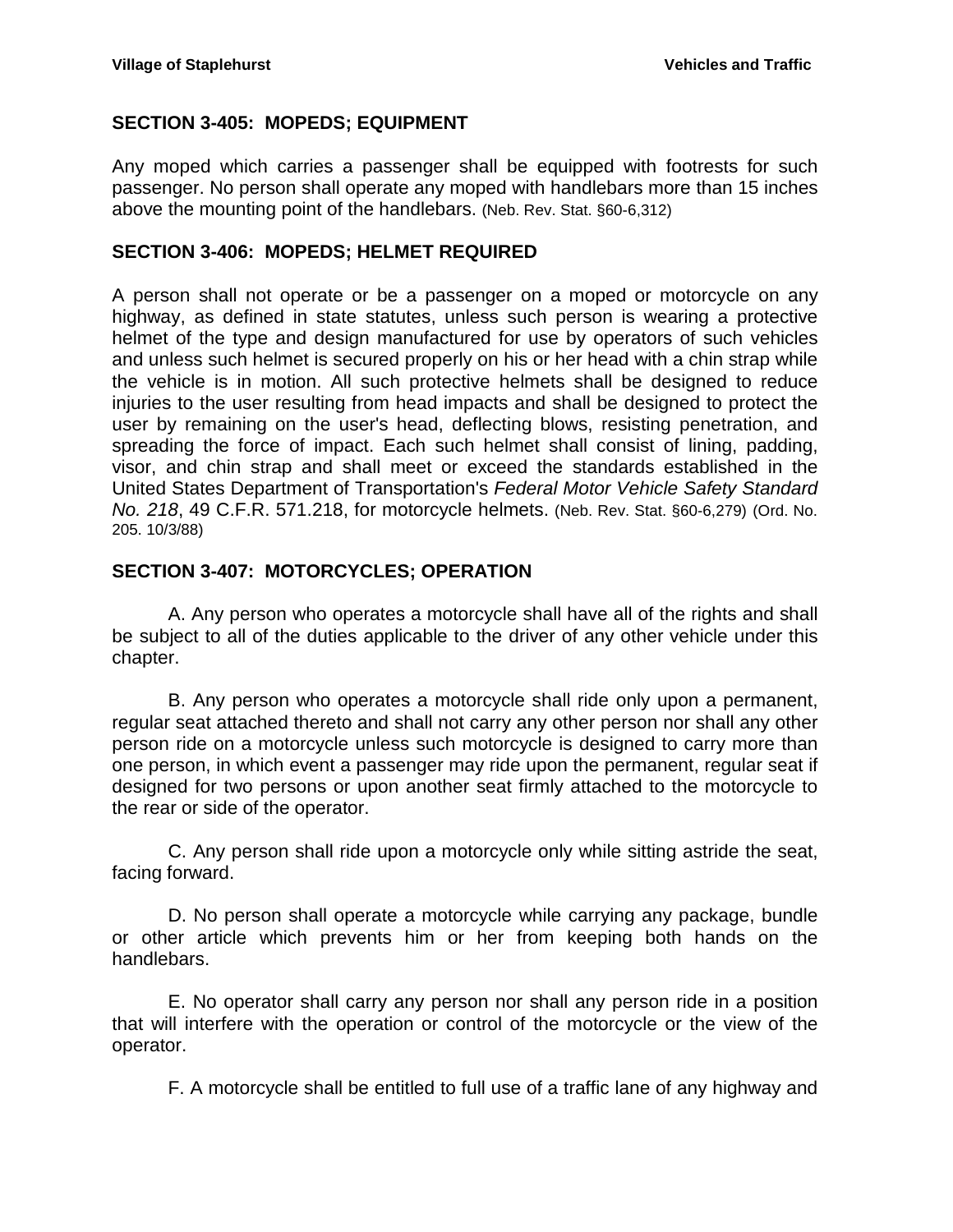no vehicle shall be driven in such a manner as to deprive any motorcycle of the full use of such lane. This subsection shall not apply to motorcycles operated two abreast in a single lane.

G. The operator of a motorcycle shall not overtake and pass in the same lane occupied by the vehicle being overtaken.

H. No person shall operate a motorcycle between lanes of traffic or between adjacent lines or rows of vehicles.

I. Motorcycles shall not be operated more than two abreast in a single lane.

J. Subsections (G) and (H) of this section shall not apply to police officers in the performance of their official duties. (Neb. Rev. Stat. §60-6,307, 60-6,308)

### <span id="page-22-0"></span>**SECTION 3-408: MOTORCYCLE; LIGHTS**

No person shall ride a motorcycle upon the streets, alleys or highways from one-half hour after sunset to one-half hour before sunrise unless the same shall be equipped with at least one and not more than two headlights, plainly visible from the front; and a light on the rear exhibiting a red light visible under normal atmospheric conditions from a distance of at least 500 feet to the rear thereof; provided, said lights shall comply with the requirements and limitations of state statutes. (Neb. Rev. Stat. §60- 6,219)

### <span id="page-22-1"></span>**SECTION 3-409: MOTORCYCLES; HELMET REQUIRED**

A person shall not operate or be a passenger on a motorcycle or moped on any highway, as defined in state statutes, unless such person is wearing a protective helmet as provided in Section 3-406.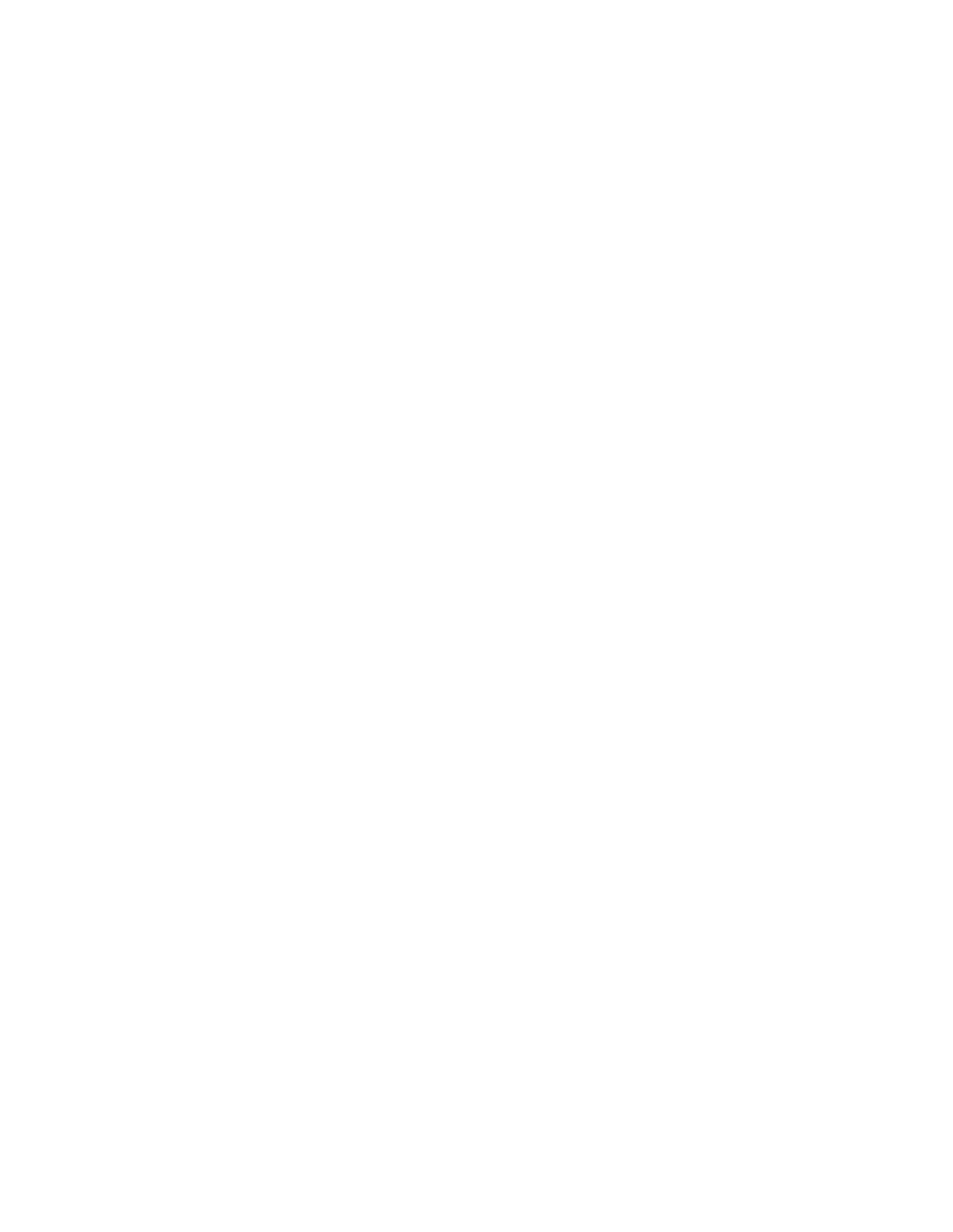# **Article 5 – Snowmobiles, All-Terrain and Utility-Type Vehicles and Low-Speed Vehicles**

## <span id="page-24-1"></span><span id="page-24-0"></span>**SECTION 3-501: SNOWMOBILES; EQUIPMENT**

A. Every snowmobile operated within the village shall be registered with the State of Nebraska as required by law. No snowmobile shall be operated upon a public street or highway unless it is equipped with at least one headlamp, one taillamp, reflector material of a minimum area of 16 square inches mounted on each side forward of the handle bars, and with brakes as prescribed by the Director of Motor Vehicles.

B. All laws applying to the operation of other motor vehicles shall apply to snowmobiles, except those relating to required equipment and those which, by their nature, have no application.

(Neb. Rev. Stat. §60-6,332, 60-6,335)

### <span id="page-24-2"></span>**SECTION 3-502: SNOWMOBILES; PUBLIC LANDS**

Snowmobiles shall be prohibited from operation on the public lands owned by the village, except where allowed by resolution of the Village Board. (Neb. Rev. Stat. §60- 6,338)

### <span id="page-24-3"></span>**SECTION 3-503: SNOWMOBILES; UNLAWFUL ACTS**

A. It shall be unlawful for any person to drive or operate any snowmobile in the following unsafe or harassing ways:

- 1. At a rate of speed greater than reasonable or proper under the surrounding circumstances.
- 2. In a careless, reckless or negligent manner so as to endanger person or property.
- 3. While under the influence of alcoholic liquor or any drug.
- 4. Without a lighted headlight and tail light when such would be required by conditions.
- 5. In any tree nursery or planting in a manner which damages or destroys growing stock.
- 6. Upon any private lands without first having obtained permission of the owner, lessee or operator of such lands.

(Neb. Rev. Stat. §60-6,337)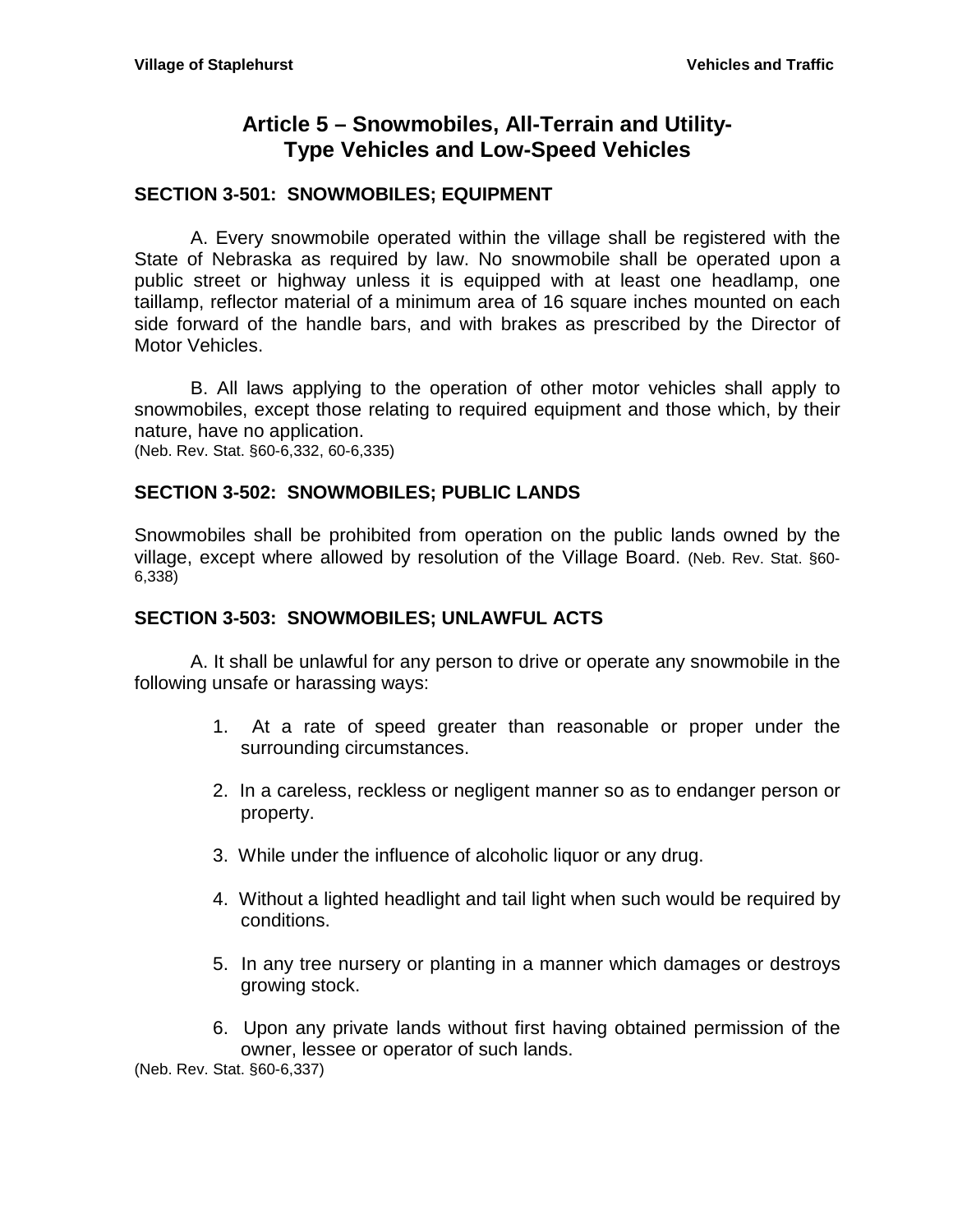B. It shall be deemed a misdemeanor for any person to allow a snowmobile, either owned or operated by that person, to be operated within the congested area of the village unless weather conditions are such that it provides the only practicable method of safe vehicular travel or said snowmobile is engaged in responding to an emergency. (Neb. Rev. Stat. §60-6,337)

## <span id="page-25-0"></span>**SECTION 3-504: SNOWMOBILES; ENFORCEMENT**

Any law enforcement officer, including a conservation officer, may enforce the provisions relating to snowmobiles. (Neb. Rev. Stat. §60-6,343)

## <span id="page-25-1"></span>**SECTION 3-505: ALL-TERRAIN AND UTILITY-TYPE VEHICLES; DEFINITIONS**

A. "All-terrain vehicle" (ATV) means any motorized off-highway vehicle which (1) is 50 inches or less in width, (2) has a dry weight of 900 pounds or less, (3) travels on three or more low-pressure tires, (4) is designed for operator use only with no passengers or is specifically designed by the original manufacturer for the operator and one passenger, (5) has a seat or saddle designed to be straddled by the operator, and (6) has handlebars or any other steering assembly for steering control. (Neb. Rev. Stat. §60-6,355)

B. "Utility-type vehicle" (UTV) means any motorized off-highway vehicle which (1) is not less than 48 inches nor more than 74 inches in width, (2) is not more than 135 inches in length, including the bumper, (3) has a dry weight of not less than 900 pounds nor more than 2,000 pounds, (4) travels on four or more low-pressure tires, and (5) is equipped with a steering wheel and bench or bucket-type seating designed for at least two people to sit side-by-side. "Utility-type vehicle" does not include golf carts or low-speed vehicles. (Neb. Rev. Stat. 60-6,355)

C. "Street" or "highway" means the entire width between the boundary limits of any street, road, avenue, boulevard, or way which is publicly maintained when any part thereof is open to the use of the public for purposes of vehicular travel. (Neb. Rev. Stat. §60-624)

## <span id="page-25-2"></span>**SECTION 3-506: ALL-TERRAIN AND UTILITY-TYPE VEHICLES; OPERATION**

A. An ATV and a UTV may be operated on streets and highways within the corporate limits of the village only if the operator and the vehicle comply with the provisions of this section.

B. An ATV or UTV may be operated only between the hours of sunrise and sunset and shall not be operated at a speed in excess of 30 miles per hour. When operating an ATV or UTV as authorized herein, the headlight and taillight of the vehicle shall be on and it shall be equipped with a bicycle safety flag which extends not less than 5 feet above ground attached to the rear of such vehicle. The bicycle safety flag shall be triangular in shape with an area of not less than 30 square inches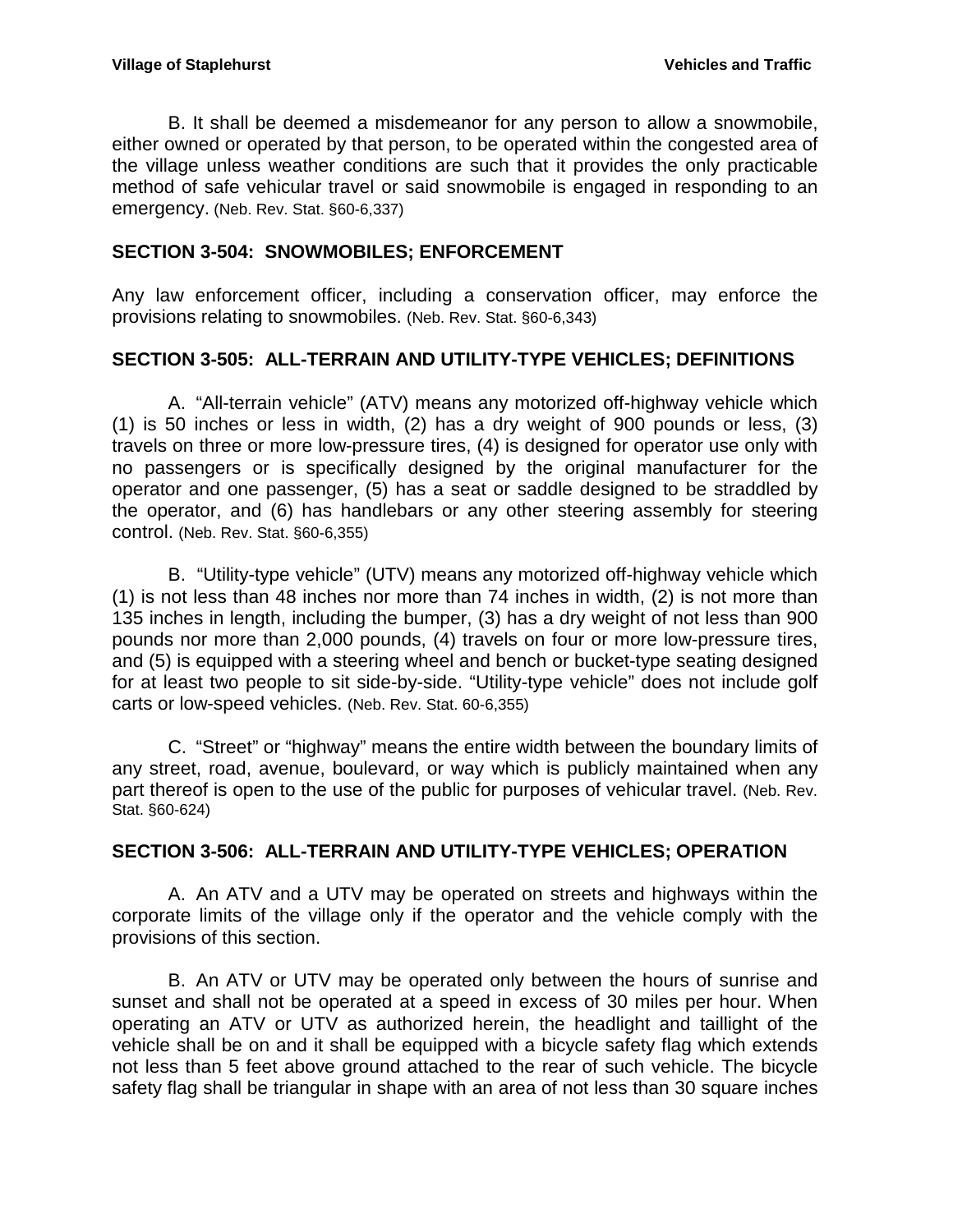and shall be Day-Glo in color.

- C. Any person operating an ATV or UTV as authorized herein shall have:
	- 1. A valid Class O operator's license or a farm permit as provided in Neb. Rev. Stat. 60-4,126; and
	- 2. Liability insurance coverage for the ATV or UTV while being operated on a street or highway. The person operating the vehicle shall provide proof of such insurance coverage to any peace officer requesting such proof within five days of such a request.

D. ATVs and UTVs may be operated without complying with subsections (B) and (C) of this section on streets and highways in parades which have been authorized by the State of Nebraska or any department, board, commission, or political subdivision of the state.

E. An ATV or a UTV shall not be operated on any controlled-access highway with more than two marked traffic lanes, and the crossing of any controlled-access highway with more than two marked traffic lanes shall not be permitted. Subsections (A) through (C) and (F) of this section authorize and apply to operation of an ATV or UTV only on a street or highway other than a controlled-access highway with more than two marked traffic lanes.

F. Subject to subsection (E) of this section, the crossing of a street or highway shall be permitted by an ATV or a UTV without complying with subsections (B) and (C) of this section only if:

- 1. The crossing is made at an angle of approximately 90° to the direction of the street or highway and at a place where no obstruction prevents a quick and safe crossing;
- 2. The vehicle is brought to a complete stop before crossing the shoulder or roadway of the street or highway;
- 3. The operator yields the right of way to all oncoming traffic that constitutes an immediate potential hazard;
- 4. In crossing a divided highway, the crossing is made only at an intersection of such highway with another highway; and
- 5. Both the headlight and taillight of the vehicle are on when the crossing is made.

(Neb. Rev. Stat. 60-6,356)

## <span id="page-26-0"></span>**SECTION 3-507: LOW-SPEED VEHICLES**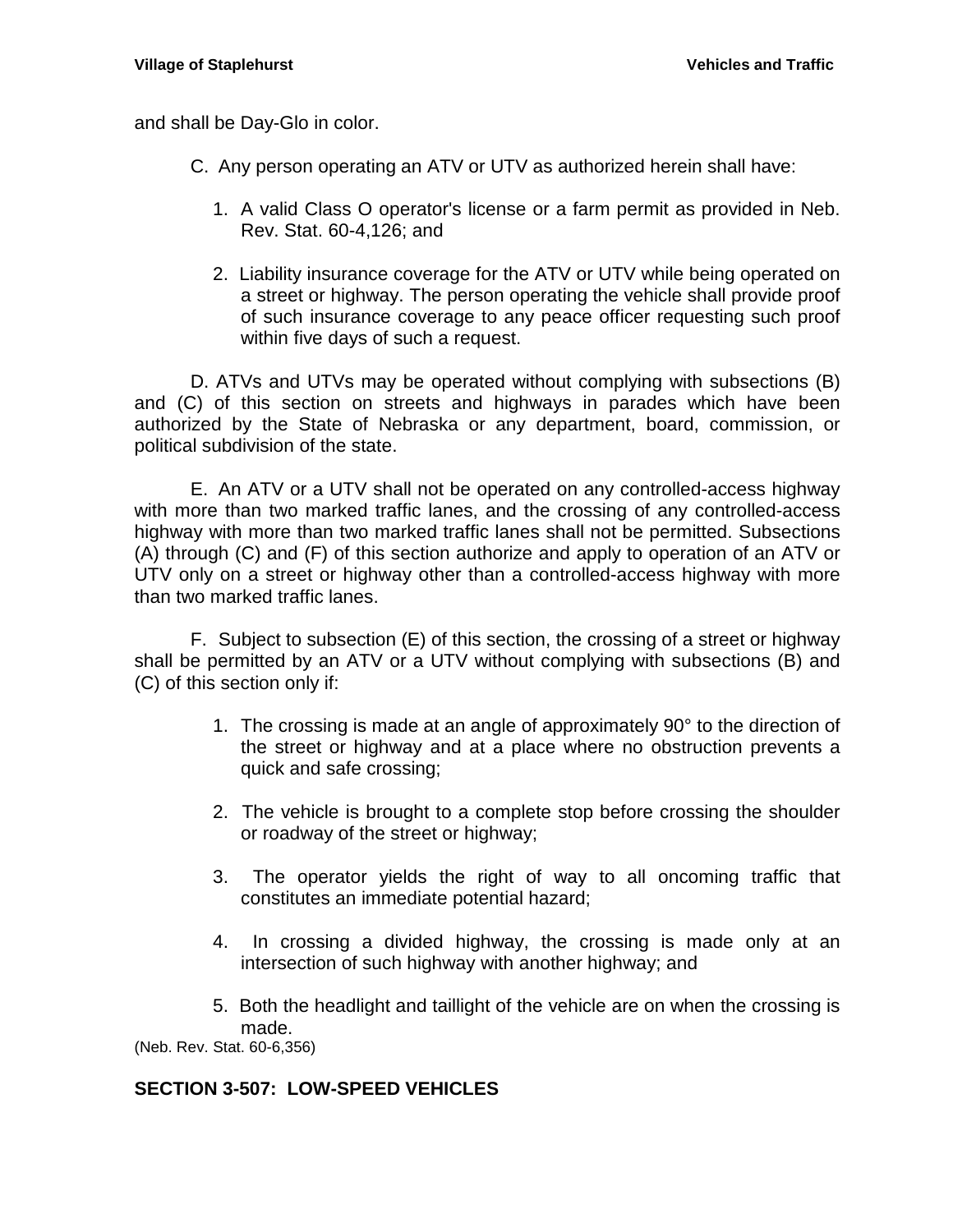A. "Low-speed vehicle" means a four-wheeled motor vehicle (1) whose speed attainable in one mile is more than 20 miles per hour and not more than 25 miles per hour on a paved, level surface; (2) whose gross vehicle weight rating is less than 3,000 pounds; and (3) that complies with 49 C.F.R. part 571, as such part existed on January 1, 2011. (Neb. Rev. Stat. §60-119.01, 60-336.01, 60-501, 60-605)

B. A low-speed vehicle may be operated on any highway on which the speed limit is not more than 35 miles per hour and may cross a highway on which the speed limit is more than 35 miles per hour. Nothing in this section shall prevent the village from adopting more stringent ordinances governing low-speed vehicle operation if the Village Board determines that such ordinances are necessary in the interest of public safety. Any person operating a low-speed vehicle as authorized under this section shall have a valid Class O operator's license and shall have liability insurance coverage for the vehicle. (Neb. Rev. Stat. §60-605(32))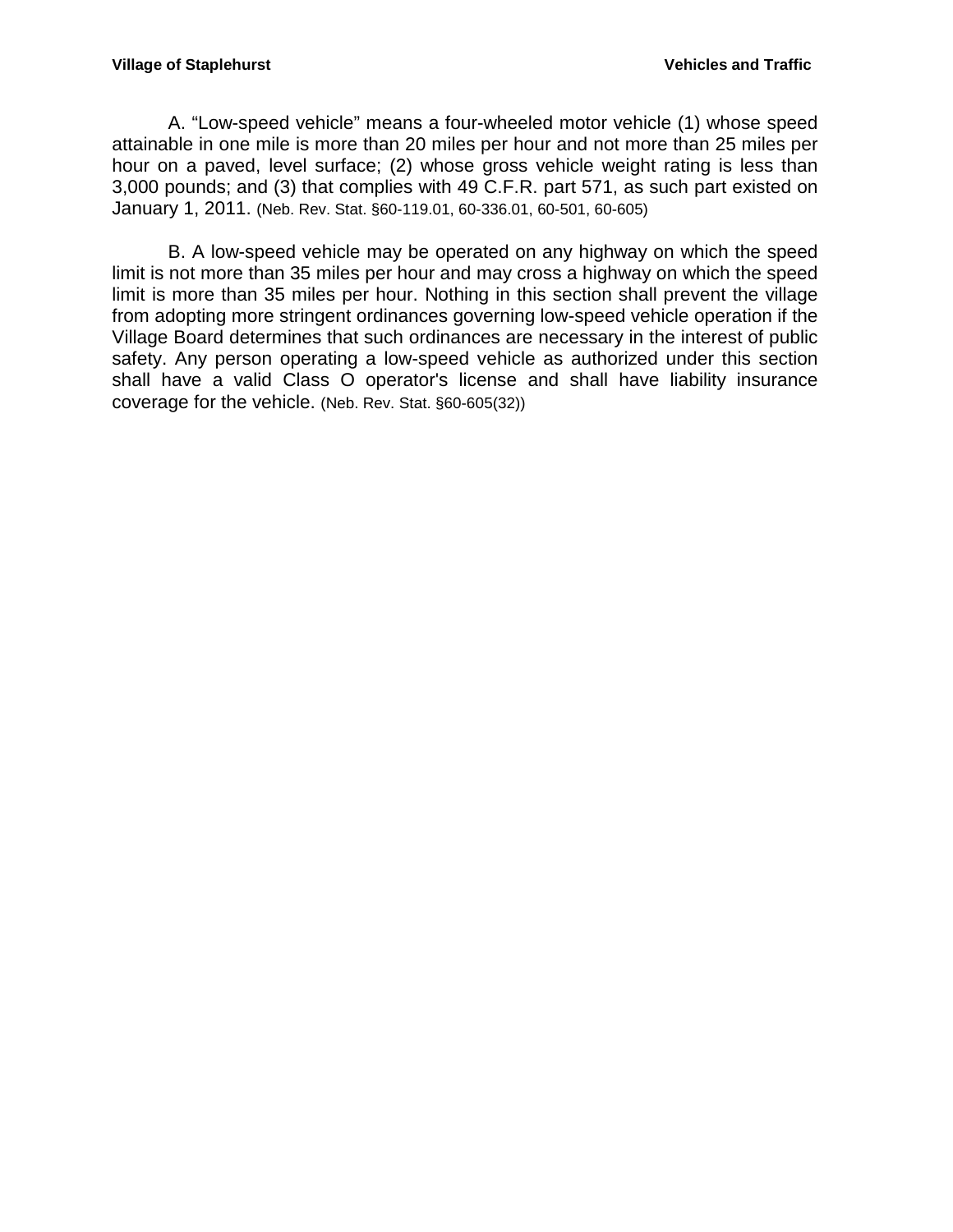## **Article 6 – Abandoned Vehicles**

(Ord. No. 2005-02, 8/30/05)

#### <span id="page-28-1"></span><span id="page-28-0"></span>**SECTION 3-601: DEFINED**

A. A motor vehicle is an abandoned vehicle:

- 1. If left unattended, with no license plates or valid "In Transit" stickers issued pursuant to the Motor Vehicle Registration Act affixed thereto, for more than six hours on any public property;
- 2. If left unattended for more than 24 hours on any public property, except a portion thereof on which parking is legally permitted;
- 3. If left unattended for more than 48 hours, after the parking of such vehicle has become illegal, if left on a portion of any public property on which parking is legally permitted;
- 4. If left unattended for more than seven days on private property if left initially without permission of the owner, or after permission of the owner is terminated;
- 5. If left for more than 30 days in the custody of a law enforcement agency after the agency has sent a letter to the last registered owner under Neb. Rev. Stat. §60-1903.01; or
- 6. If removed from private property by the village pursuant to a municipal ordinance.
- B. For purposes of this section:
	- 1. "Public property" means any public right of way, street, highway, alley, or park or other state, county, or municipally owned property; and
	- 2. "Private property" means any privately owned property which is not included within the definition of public property.

C. No motor vehicle subject to forfeiture under state statutes shall be an abandoned vehicle under this section. (Neb. Rev. Stat. §60-1901)

### <span id="page-28-2"></span>**SECTION 3-602: ABANDONMENT OF VEHICLE PROHIBITED**

No person shall cause any vehicle to be an abandoned vehicle as described in Section 3-601 (A)(1), (2), (3), or (4). (Neb. Rev. Stat. §60-1907)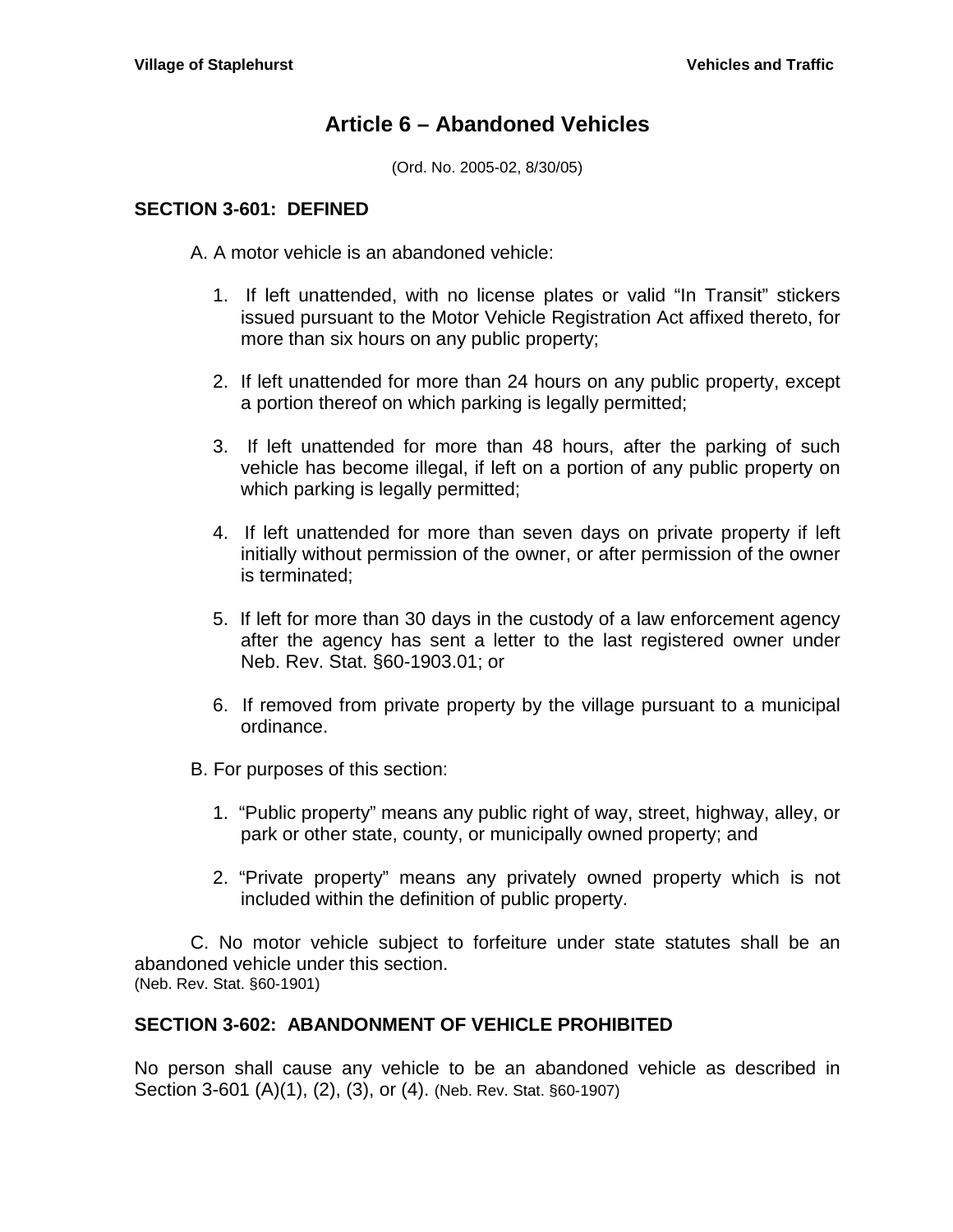## <span id="page-29-0"></span>**SECTION 3-603: TITLE; VEST IN LOCAL AUTHORITY OR STATE AGENCY**

If an abandoned vehicle, at the time of abandonment, has no license plates of the current year or valid "In Transit" stickers issued pursuant to state statute affixed and is of a wholesale value, taking into consideration the condition of the vehicle, of \$250.00 or less, title shall immediately vest in the Village Board or state agency having jurisdiction thereof as provided in Section 3-606 (Custody). Any certificate of title issued under this section to the Village Board or state agency shall be issued at no cost to such authority or agency. (Neb. Rev. Stat. §60-1902)

## <span id="page-29-1"></span>**SECTION 3-604: LOCAL AUTHORITIES; POWERS AND DUTIES**

A. Except for vehicles governed by Section 3-603, the Village Board having custody of an abandoned vehicle shall make an inquiry concerning the last registered owner of such vehicle as follows:

- 1. With license plates affixed, to the jurisdiction which issued such license plates; or
- 2. With no license plates affixed, to the Department of Motor Vehicles.

B. The Village Board shall notify the last registered owner, if any, that the vehicle in question has been determined to be an abandoned vehicle and that, if unclaimed, either (1) it will be sold or will be offered at public auction after five days from the date such notice was mailed or (2) title will vest in the Village Board 30 days after the date such notice was mailed. If the agency described in subdivision (A)(1) or (2) of this section also notifies the board that a lien or mortgage exists, such notice shall also be sent to the lienholder or mortgagee. Any person claiming such vehicle shall be required to pay the cost of removal and storage of such vehicle.

C. Title to an abandoned vehicle, if unclaimed, shall vest in the Village Board (1) five days after the date the notice is mailed if the vehicle will be sold or offered at public auction, (2) 30 days after the date the notice is mailed if the board will retain the vehicle, or (3) if the last registered owner cannot be ascertained, when notice of such fact is received.

D. After title to the abandoned vehicle vests pursuant to subsection (C) of this section, the Village Board may retain for use, sell, or auction the abandoned vehicle. If the board has determined that the vehicle should be retained for use, the board shall, at the same time that the notice, if any, is mailed, publish in a newspaper of general circulation in the village an announcement that the board intends to retain the abandoned vehicle for its use and that title will vest in the board 30 days after the publication.

(Neb. Rev. Stat. §60-1903)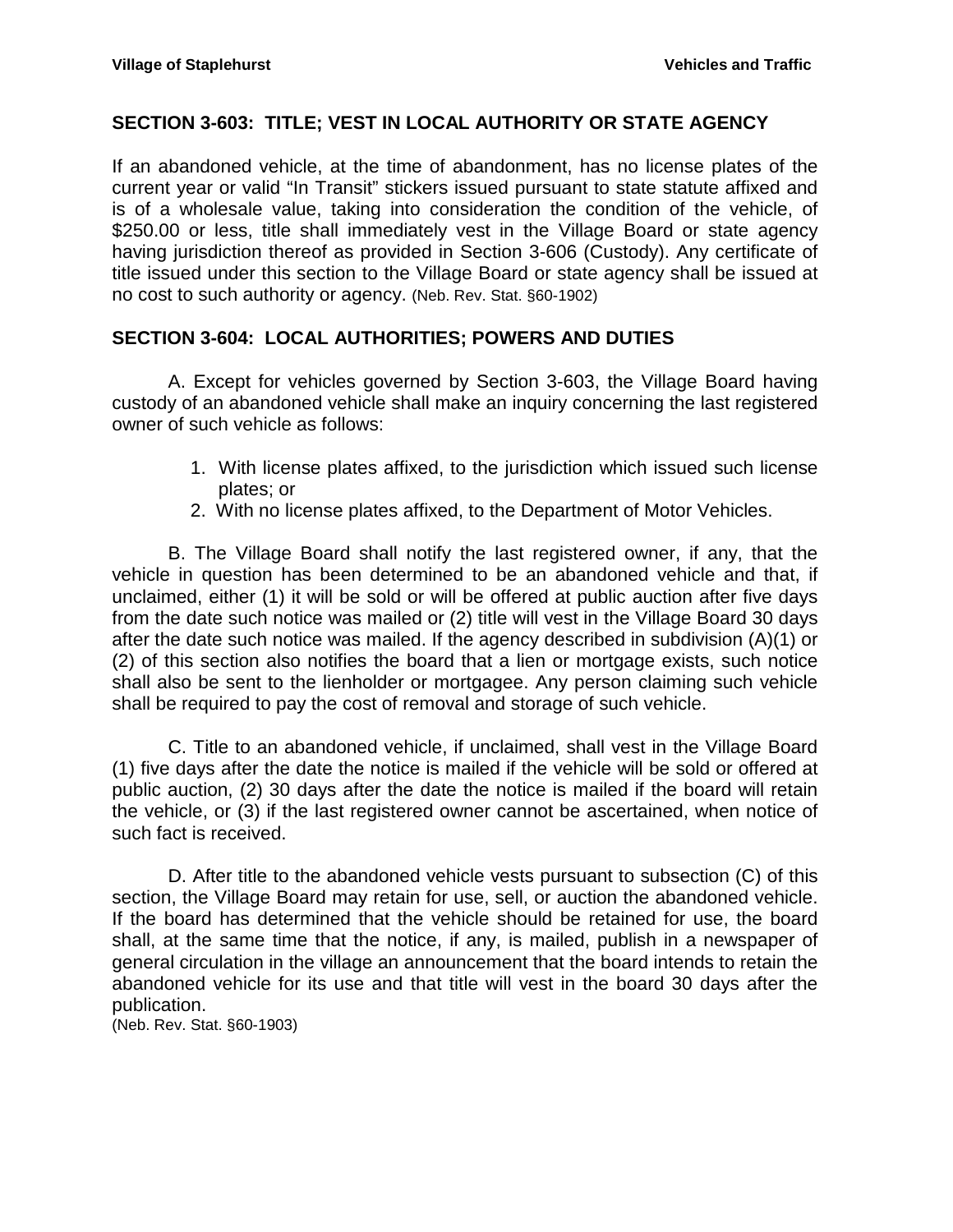### <span id="page-30-0"></span>**SECTION 3-605: LAW ENFORCEMENT AGENCY; POWERS AND DUTIES**

A local law enforcement agency which has custody of a motor vehicle for investigatory purposes and has no further need to keep it in custody shall send a certified letter to each of the last registered owners stating that the vehicle is in the custody of the said law enforcement agency, that the vehicle is no longer needed for law enforcement purposes, and that after 30 days the agency will dispose of the vehicle. This section shall not apply to motor vehicles subject to forfeiture under state statutes. No storage fees shall be assessed against the registered owner of a motor vehicle held in custody for investigatory purposes under this section unless the registered owner or the person in possession of the vehicle when it is taken into custody is charged with a felony or misdemeanor related to the offense for which the law enforcement agency took the vehicle into custody. If a registered owner or the person in possession of the vehicle when it is taken into custody is charged with a felony or misdemeanor but is not convicted, the registered owner shall be entitled to a refund of the storage fees. (Neb. Rev. Stat. §60-1903.01)

### <span id="page-30-1"></span>**SECTION 3-606: CUSTODY; WHO ENTITLED**

If a state agency caused an abandoned vehicle described in Section 3-601 (A)(5) to be removed from public property, the state agency shall be entitled to custody of the vehicle. If a state agency caused an abandoned vehicle described in Section 3-601 (A)(1), (2), (3), or (4) to be removed from public property, the state agency shall deliver the vehicle to the Village Board, which shall have custody. The board shall be entitled to custody of an abandoned vehicle if the said vehicle was abandoned in the village. (Neb. Rev. Stat. §60-1904)

### <span id="page-30-2"></span>**SECTION 3-607: PROCEEDS OF SALE; DISPOSITION**

Any proceeds from the sale of an abandoned vehicle less any expenses incurred by the Village Board shall be held by the board without interest for the benefit of the owner or lienholders of such vehicle for a period of two years. If not claimed within such two-year period, the proceeds shall be paid into the general fund of the village. (Neb. Rev. Stat. §60-1905)

### <span id="page-30-3"></span>**SECTION 3-608: LIABILITY FOR REMOVAL**

Neither the owner, lessee, nor occupant of the premises from which any abandoned vehicle is removed nor the village shall be liable for any loss or damage to such vehicle which occurs during its removal or while in the possession of the village or its contractual agent or as a result of any subsequent disposition. (Neb. Rev. Stat. §60-1906)

### <span id="page-30-4"></span>**SECTION 3-609: DESTROY, DEFACE, OR REMOVE PARTS; UNLAWFUL; EXCEPTION; VIOLATION; PENALTY**

No person other than one authorized by the Village Board shall destroy, deface, or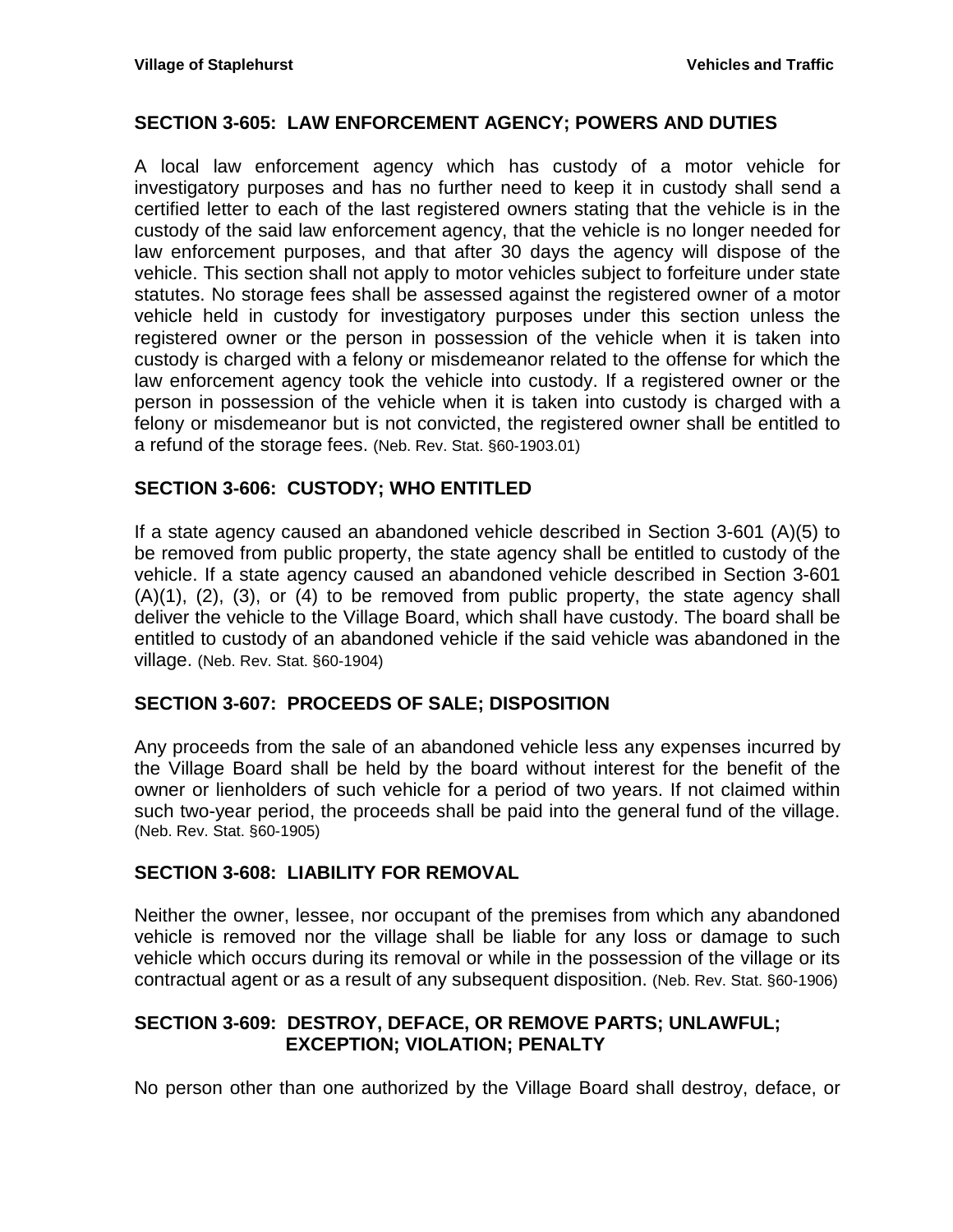remove any part of a vehicle which is left unattended on a highway or other public place without license plates affixed or which is abandoned. Anyone violating this section shall be guilty of a Class V misdemeanor. (Neb. Rev. Stat. §60-1908)

## <span id="page-31-0"></span>**SECTION 3-610: COSTS OF REMOVAL AND STORAGE; LAST REGISTERED OWNER LIABLE**

The last registered owner of an abandoned vehicle shall be liable to the Village Board for the costs of removal and storage of such vehicle. (Neb. Rev. Stat. §60-1909)